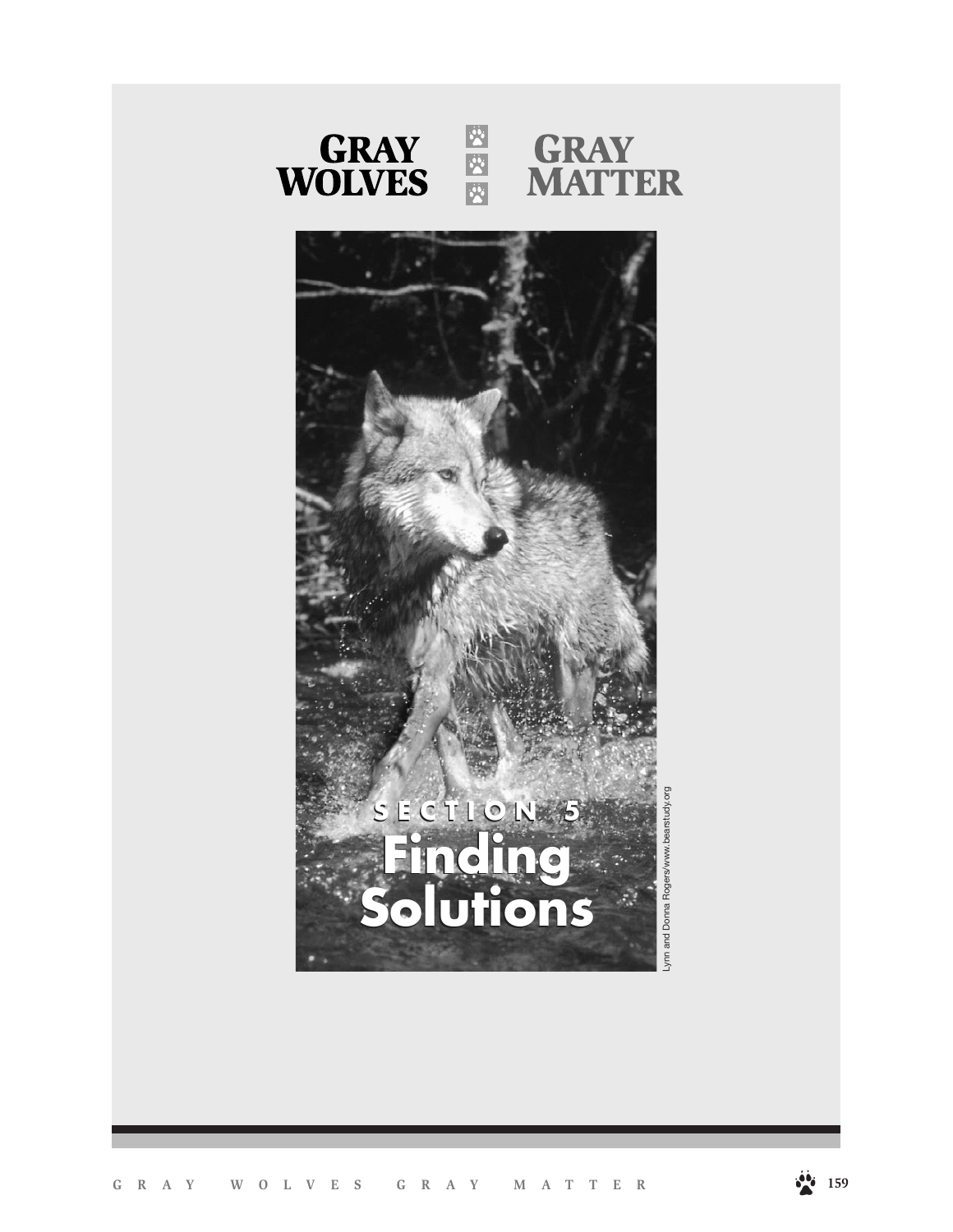# **How Do You Know the Wolf?**

*Students reflect on the origin of their beliefs and attitudes about wolves, then poll others.*

#### **STUDENT OBJECTIVES:**

At the end of this lesson, the student should be able to:

- 1. Appraise the origin of their beliefs and attitudes about wolves.
- 2. Analyze the origins of other people's beliefs and attitudes about wolves.

#### **VOCABULARY:**

belief • attitude

#### **TEACHER BACKGROUND:**

How do we come to know the things we know? Beyond formal learning settings, much of our information comes through informal channels: conversations, advertisements, movies, fictional books and other sources. Sometimes, without our even realizing, a series of information "scraps" get woven together to form a knowledge base. With reflection, students can analyze the sources of their knowledge and improve their self-awareness.

#### **ACT IV IT IES :**

1. Ask students to name all the things that come to mind when you say the word *wolf.* Discuss with students why they associated these ideas with wolves.

- 2. Instruct students to complete the first set of questions, on the worksheet on page 162.
- 3. As a class, discuss the second set of questions, on page 163.
- 4. Ask students if they think the ideas discussed in class are different from ideas other people would have: their parents, grandparents, people in another part of the country.
- 5. Instruct students to develop a survey that will investigate what people think about wolves and how they came to think these things. Brainstorm who could be interviewed. Perhaps students can telephone friends or family in another part of the country. Use the questions on the worksheet, or have students develop their own. Be sure to investigate *how* interviewees form their attitudes, both positive and negative.
- 6. After students have interviewed several people, allow them to report what they learned in the interviews.
- 7. Discuss: What conclusions can we draw about how people form their beliefs and attitudes about wolves? What categories can be identified? How do the responses differ by age group or region?

### **Finding Solution**

ECTIO

*Subjects: science, social studies*



#### *Approximate lesson time:*

*20 minutes plus assignment time*



#### *Materials:*

*worksheet on pages 162–163, paper, pencil/pen*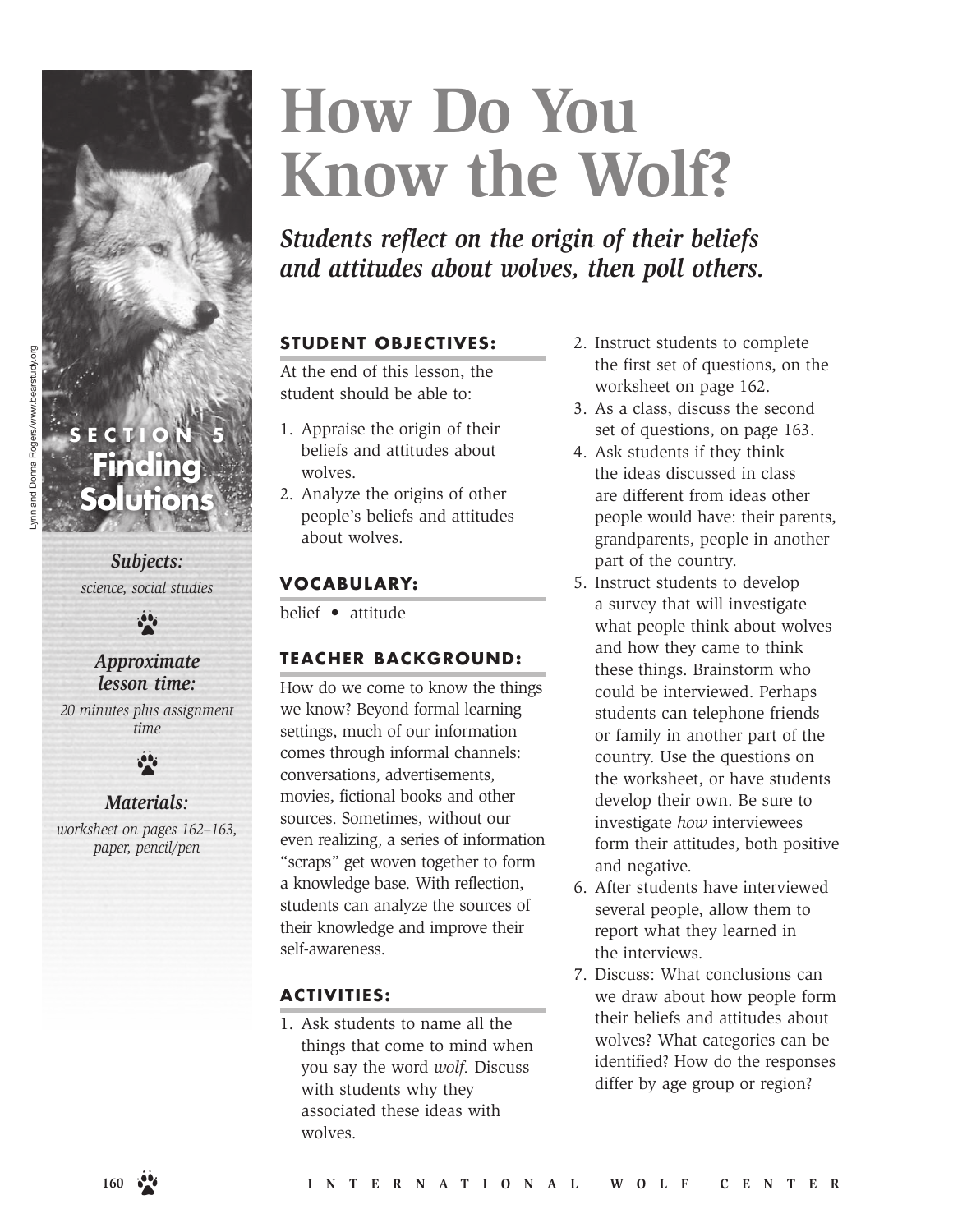#### **EXTENSION:**

Collect demographic information on survey participants, such as age, location, rural or city resident, male or female, hunter or non-hunter, livestock owner or non-livestock owner. Compare answers of different groups. To what do you attribute the differing answers?

#### **ASSESSMENT:**

Instruct students to write a script for an imaginary conversation between two people who have widely disparate views of wolves. The imaginary people should discuss a topic related to wolves or wolf management. Students may select any setting where the conversation can occur. The conversation should include some items where the speakers agree and some items where the speakers disagree.



#### *National Science Education Standards*

*Unifying Concepts and Processes*

*Evidence, models, and explanation*

*Science as Inquiry*

*Abilities necessary to do scientific inquiry*

*Understanding about scientific inquiry*

*Science in Personal and Social Perspectives (9–12)*

*Environmental Quality*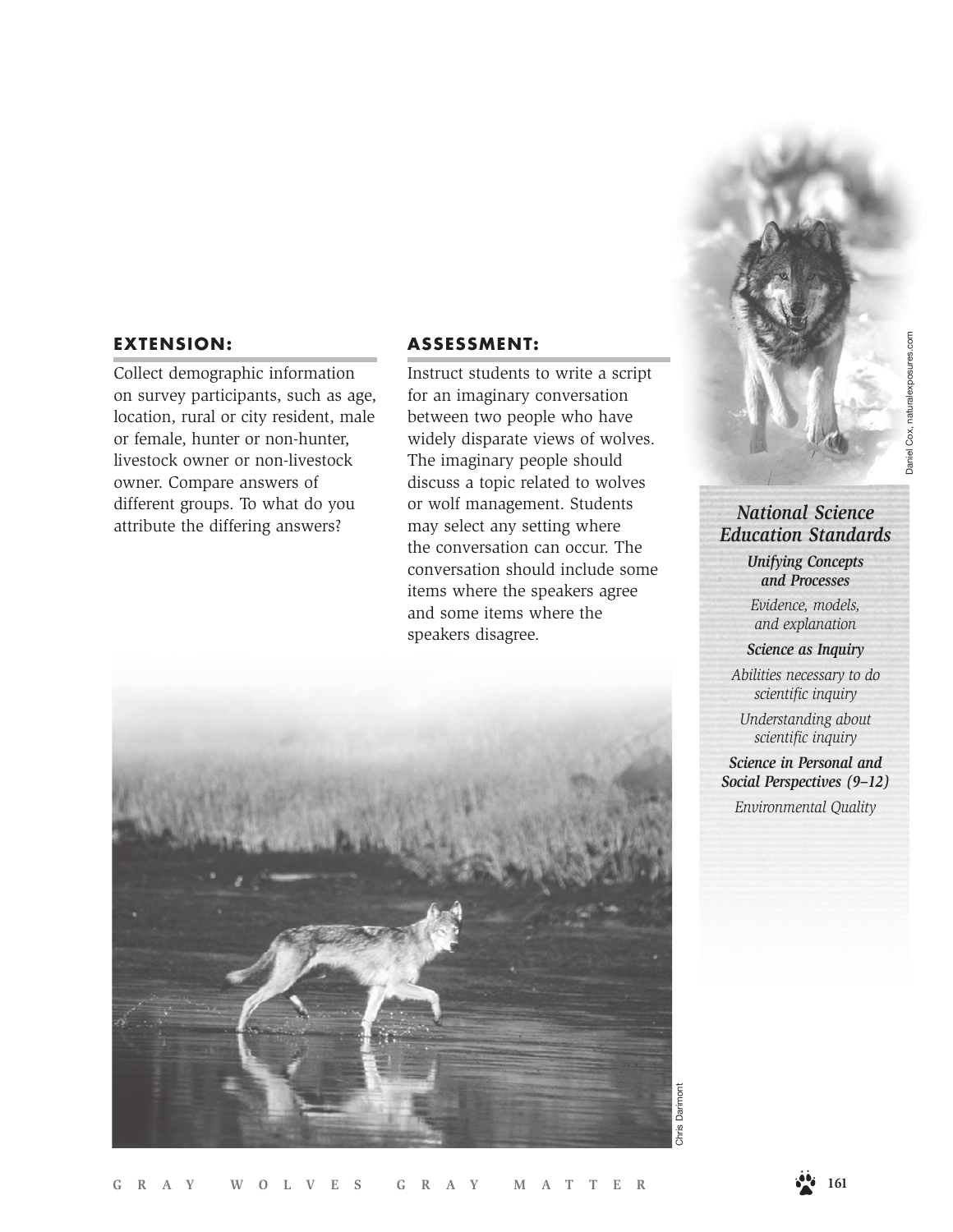### **How do you know the wolf? STEP ONE**

Answer these questions by yourself:

- 1. When did you first learn something about wolves?
- 2. What was it you learned?
- 3. How did you learn it? (Was it in a book, on TV, on the Internet, from a person?)
- 4. How else have you learned about wolves? (List as many as possible.)
- 5. How do you *feel* about wolves?
- 6. Why do you feel this way?
- 7. What have you done (big or small) in your life that relates to wolves in any way?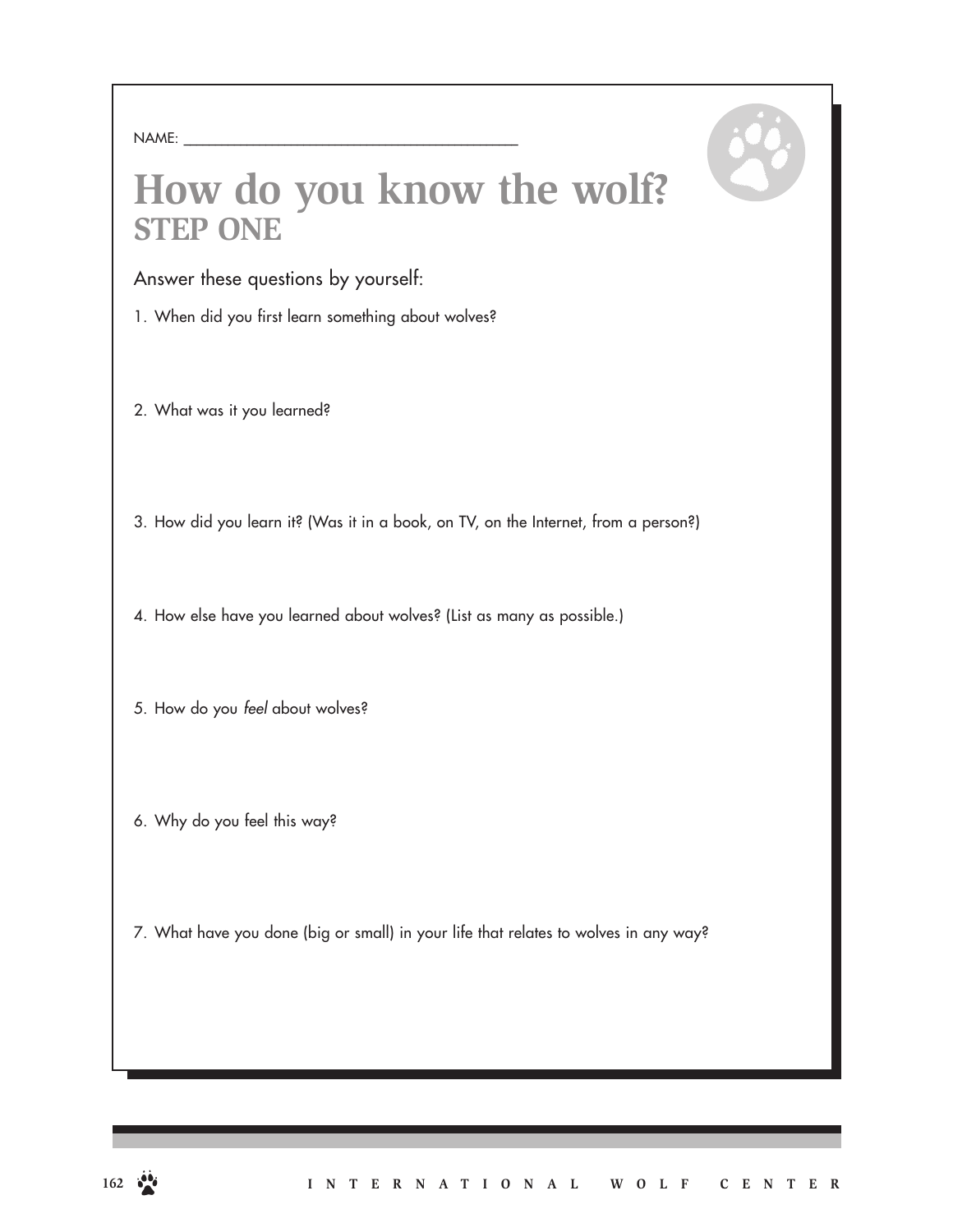| NAME:<br>the control of the control of the control of |  | _______ |  |
|-------------------------------------------------------|--|---------|--|
|                                                       |  |         |  |

### **How do you know the wolf? STEP TWO**

Answer these questions by having a discussion with other people:

1. How do people form understandings of wolves/wildlife/ anything we don't have direct contact with?

2. How many ways are there of "knowing" wolves? (For example, emotionally, physically, financially etc.)

3. Which way is the "right" way to know wolves?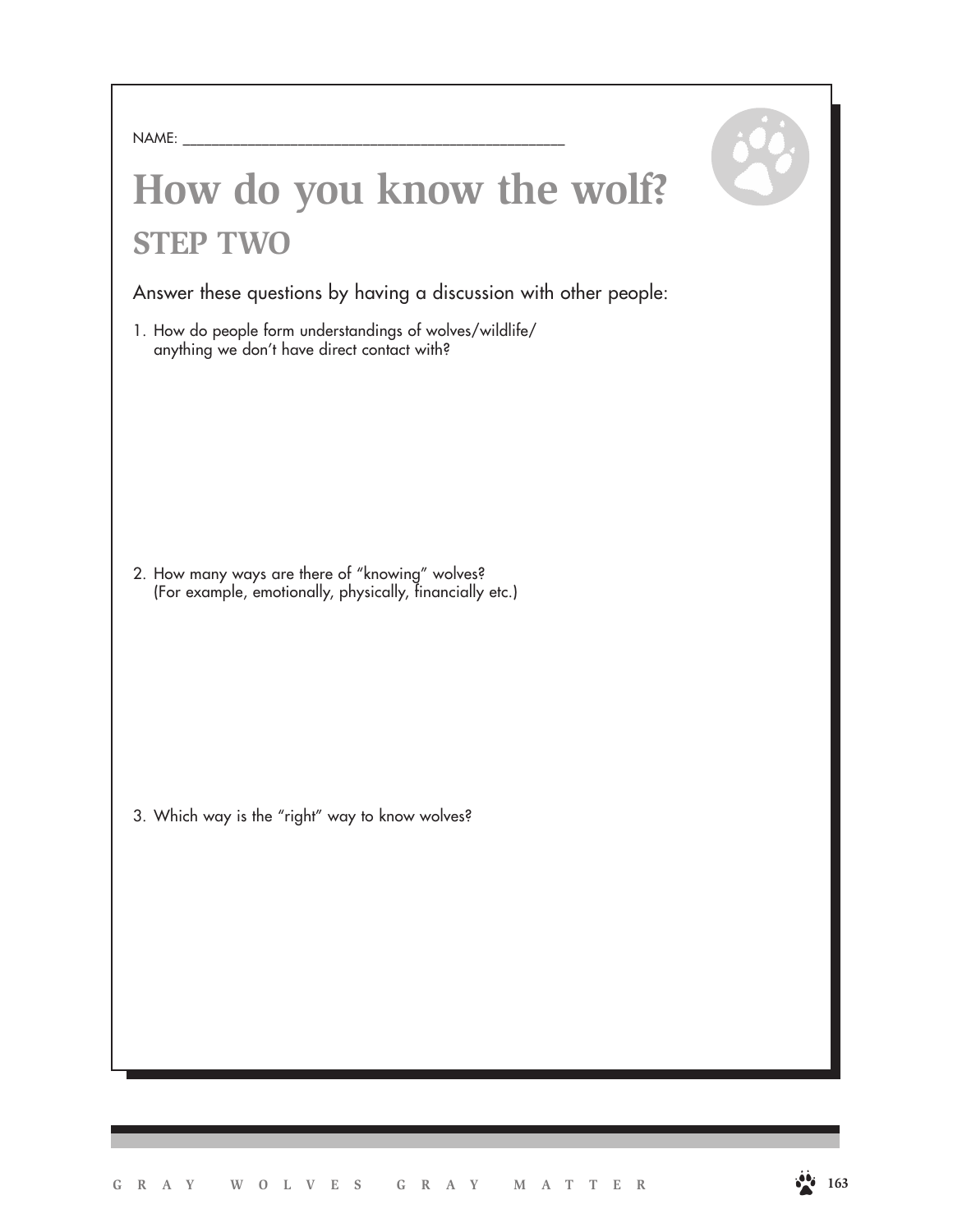

*reading skills, public speaking, sociology*

 $\frac{\partial}{\partial x}$ 

#### *Approximate lesson time:*

*2 to 3 hours*



#### *Materials:*

*Paper and pencil, Values Barometer Question Sheet,* 

*Most Important Things Worksheet,* 

*Opinion Analysis Worksheet*

# **Values Clarification**

### *Three activities help students identify values related to wildlife.*

#### **STUDENT OBJECTIVES:**

At the end of this lesson, the students should be able to:

- 1. Identify and articulate values they hold.
- 2. Dissect arguments made in opinion statements.

#### **VOCABULARY:**

value • opinion • belief

#### **TEACHER BACKGROUND:**

Value systems are at the root of beliefs, attitudes and, ultimately, actions. Often the value systems held by parents are passed on to their children, and their children after them. Students may not think much about their values or realize how deeply their values influence their everyday actions.

Analysis of values is a very personal venture. These activities should be conducted in an open, accepting atmosphere where everyone has the chance to think, express and be unique.

#### **ACTIVITIES:**

1. Values Barometer

Choices that students make in their lives reveal the values they hold. In this activity, the teacher will read a statement. If a student strongly agrees with the statement, he or she stands on the right side of the

classroom. If they strongly disagree, they stand on the left side of the classroom. If they are between these extremes, they stand somewhere in the middle, relative to their level of agreement or disagreement. Ask for volunteers to explain why they chose to stand where they did. Be sure to be clear that there are no right or wrong answers in this activity, just a range of opinions and values.

2. The Most Important Things Sometimes we don't realize the value of something until it is gone. In this activity, students will rate a number of items with 1 being the most important and 10 being the least important. They will also write a sentence explaining their ratings. Collect and tabulate the answers. Discuss the class's values and why some things were rated highly and some rated lower.

#### 3. Opinion Analysis

By analyzing a person's opinion statements, we get a window into his or her values, since opinions and beliefs grow from the values we hold. In this activity, students read newspaper editorial articles and fill out the Opinion Analysis Worksheet. Each group will give a short presentation about the opinions and values that they infer from the articles.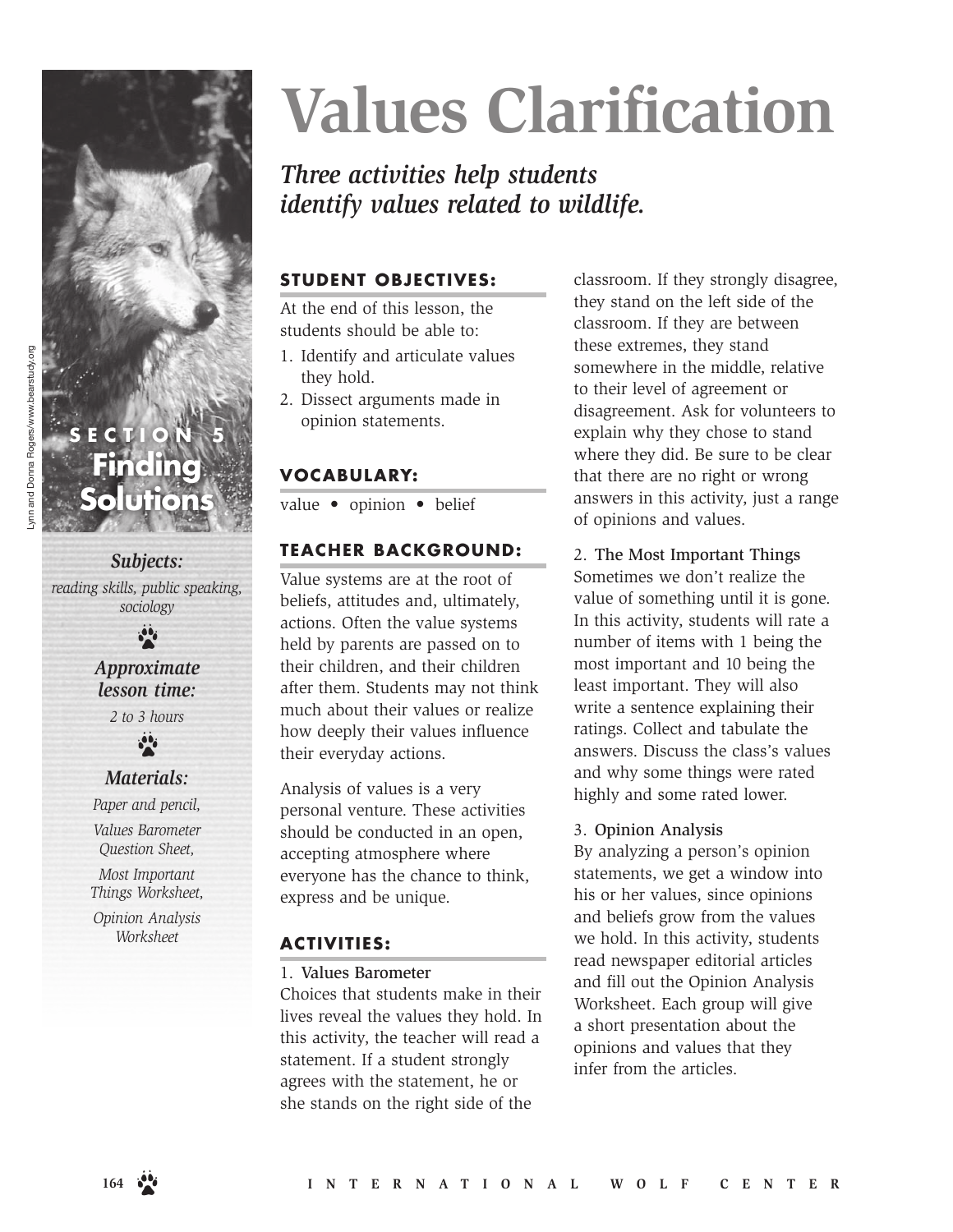#### **ASSESSMENT:**

Worksheets may serve as the assessment for these activities.

#### **Values Barometer Questions**

#### **1. Wolves are an important part of the environment.**

*Discussion points: Are you thinking of the ecological environment or the economic environment? Lots of ecosystems that used to have wolves now exist without them, so how important are they?*

#### **2. I have sufficient knowledge of wolves to formulate an opinion about them.**

*Discussion points: How much knowledge is enough? How much knowledge does it take to formulate an opinion? What do you say to people who say they know more than they would like to know about wolves?*

#### **3. I want to live in wolf country.**

*Discussion points: Why is wilderness appealing or not appealing to people? Why are wolves appealing or not appealing to people?* 

#### **4. I want to live in a region where there are wild turtles.**

*Discussion point: Why are some animals more appealing than others?*

#### **5. Livestock owners should be compensated (paid by the government) for livestock killed by wolves.**

*Discussion points: Whose fault is it if a wolf eats a cow? What if the wolf is protected and the livestock owner can't take action to protect his/her assets?* 

#### **6. Livestock owners should be allowed to kill a wolf if they see one.**

*Discussion point: What rights should livestock owners have? Is this affected by how many wolves there are?*

#### **7. Farmers should be compensated for crop losses due to Canadian geese.**

*Discussion points: Nature often causes problems for agriculture. Should we help farmers overcome these problems, or should they have to buy insurance to anticipate problems?*

#### **8. I should be able to let my pet run free in rural areas.**

*Discussion points: Should people have to watch their pets every second? If a wolf kills a dog, who is responsible?*

#### **9. I have a right to raise livestock anywhere, including wolf country.**

*Discussion points: Should a livestock owner have to move his or her business and family if wolves are coming back? How much have humans changed the environment?* 

#### **10. It is safe to live in wolf country.**

*Discussion point: How can we know if wolves are dangerous?*

#### **11. I have the right to kill an animal if I believe it has the potential to hurt me or my pets.**

*Discussion point: Are individual rights more important than the good of the environment or society?* 

#### **12. Humans are in charge of the environment**

*Discussion points: Whose view of the world is right? Is there a way to blend the divergent values?*

#### *National Science Education Standards*

*Unifying Concepts and Processes*

*Evidence, models, and explanation*

*Science as Inquiry*

*Abilities necessary to do scientific inquiry*

*Understanding about scientific inquiry*

*Science in Personal and Social Perspectives (9–12)*

*Environmental Quality*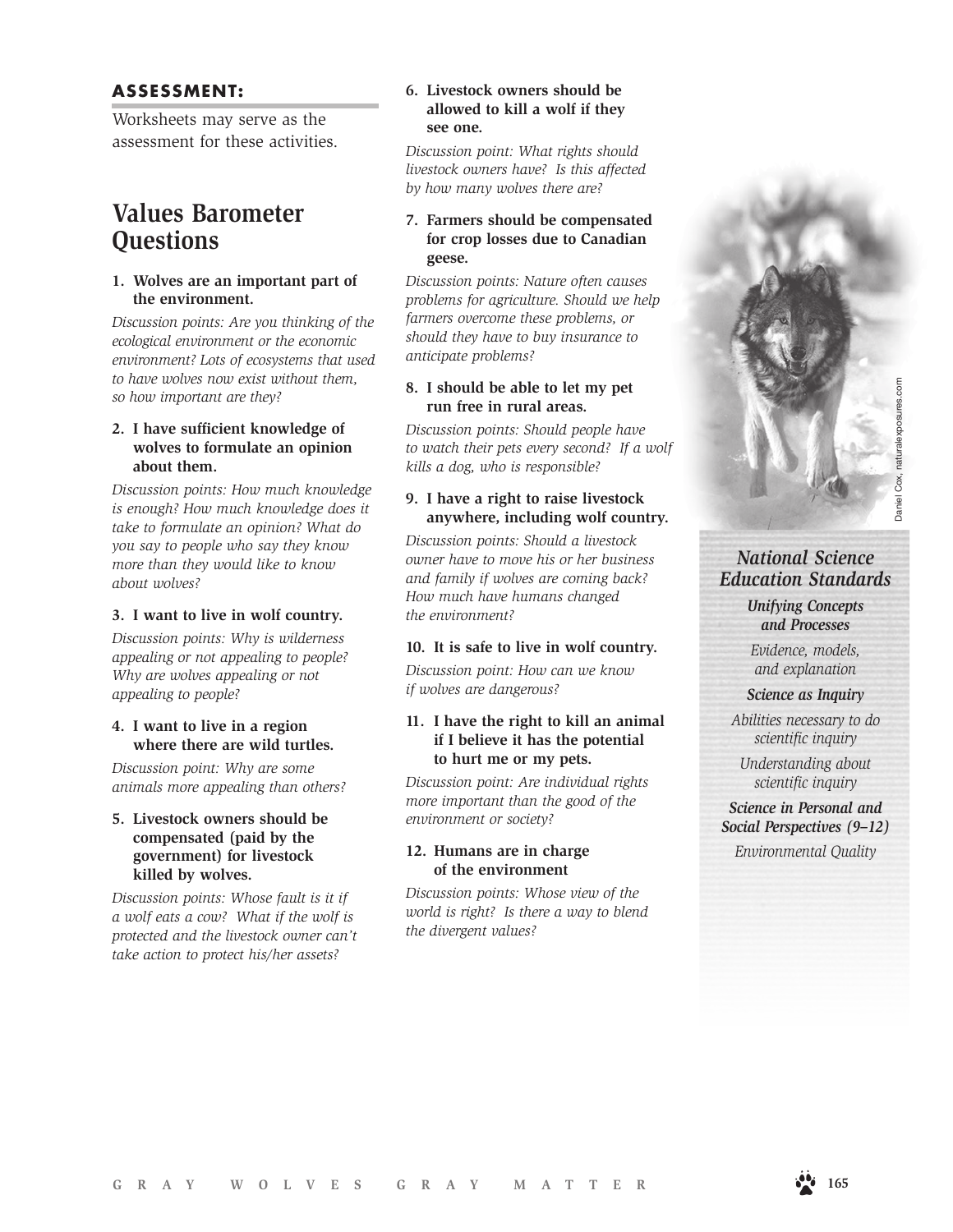NAME:

## **Most Important Things**

Rate the following items on a scale of 1–10:  $1 =$ very important and  $10 =$ not very important

- \_\_\_\_\_ a car to drive
- \_\_\_\_\_ a vacation somewhere special
- \_\_\_\_\_ time to spend with friends
- \_\_\_\_\_ the chance to play on a sports team
- \_\_\_\_\_ a walk in the woods or a camping trip
- \_\_\_\_\_ time to shop in a mall
- \_\_\_\_\_ free passes to movies
- time to watch your favorite TV show
- having urban wildlife (squirrels, rabbits, songbirds) nearby
- having rural wildlife (deer, wolves, moose, herons) nearby
- time to play computer games or surf the Internet
- \_\_\_\_\_ free CDs and time to listen to them
- family
- time to read books
- being able to decide what to do for a vacation
- having a job and making money
- \_\_\_\_ going to college or other higher education program
- \_\_\_\_ getting exercise
- eating whatever you want
- spending time with family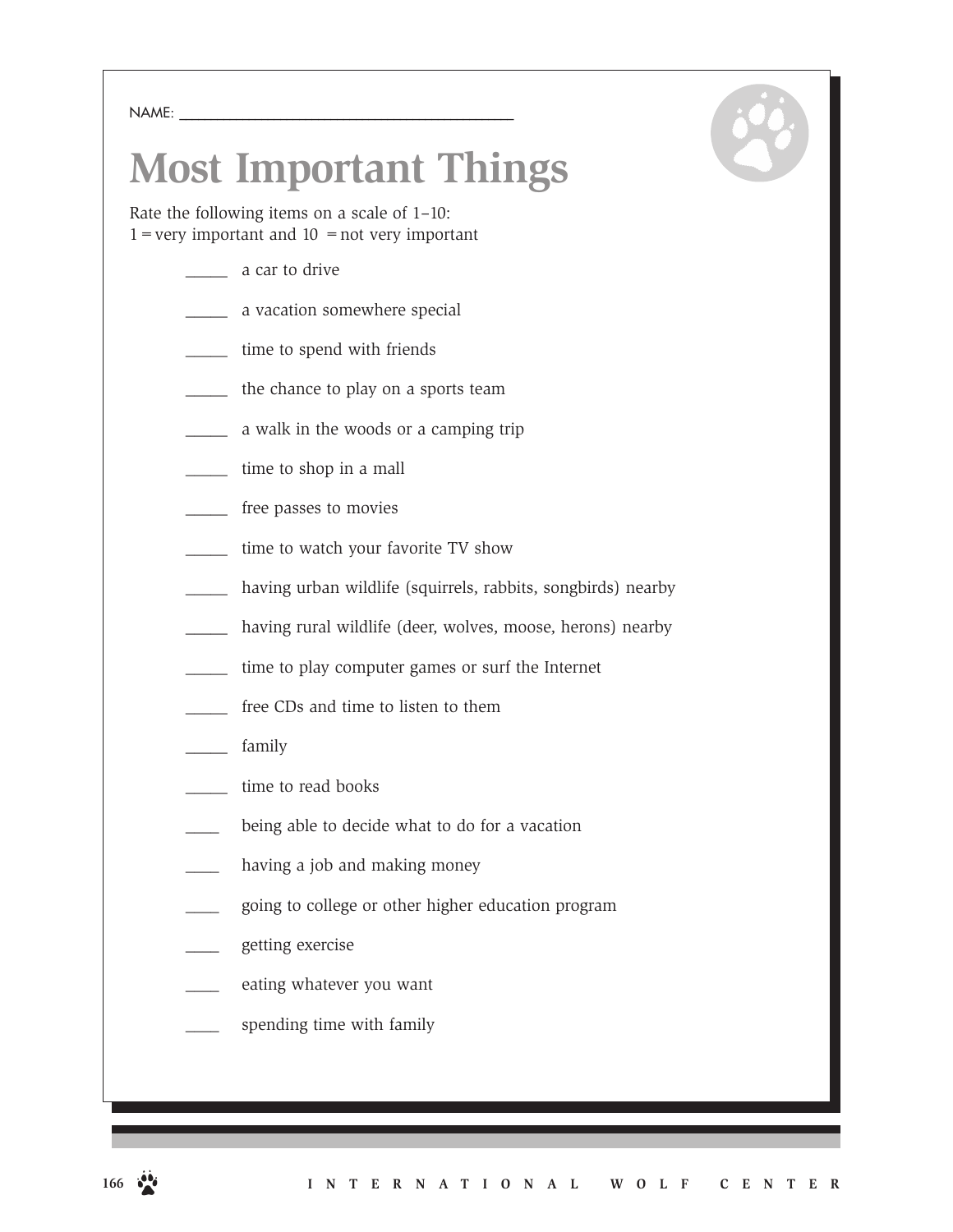NAME: \_\_\_\_\_\_\_\_\_\_\_\_\_\_\_\_\_\_\_\_\_\_\_\_\_\_\_\_\_\_\_\_\_\_\_\_\_\_\_\_\_\_\_\_\_\_\_\_\_\_\_\_\_\_

## **Opinion Analysis**

Read newspaper editorial articles (see Appendix III). Identify several opinion statements. Describe an underlying value a person would probably hold in order to have that opinion.

#### **Examples:**

| 1a. Wolves are worth having around.<br>1. Wolves must be protected from<br>recreational hunting.<br>1b. Recreation is not more important than a wolf's life.<br>2. A wolf that kills livestock must<br>2a. A wolf's life is not more important than a cow's life.<br>be removed from the population.<br>2b. The economic benefit gained from a cow is more<br>important than the ecological benefit of a wolf in the<br>ecosystem.<br><b>Stakeholders:</b> |  |
|------------------------------------------------------------------------------------------------------------------------------------------------------------------------------------------------------------------------------------------------------------------------------------------------------------------------------------------------------------------------------------------------------------------------------------------------------------|--|
|                                                                                                                                                                                                                                                                                                                                                                                                                                                            |  |
|                                                                                                                                                                                                                                                                                                                                                                                                                                                            |  |
|                                                                                                                                                                                                                                                                                                                                                                                                                                                            |  |
| <b>Underlying Values</b><br><b>Opinion Statements</b>                                                                                                                                                                                                                                                                                                                                                                                                      |  |
|                                                                                                                                                                                                                                                                                                                                                                                                                                                            |  |
|                                                                                                                                                                                                                                                                                                                                                                                                                                                            |  |
|                                                                                                                                                                                                                                                                                                                                                                                                                                                            |  |
|                                                                                                                                                                                                                                                                                                                                                                                                                                                            |  |
|                                                                                                                                                                                                                                                                                                                                                                                                                                                            |  |
|                                                                                                                                                                                                                                                                                                                                                                                                                                                            |  |
|                                                                                                                                                                                                                                                                                                                                                                                                                                                            |  |
|                                                                                                                                                                                                                                                                                                                                                                                                                                                            |  |
|                                                                                                                                                                                                                                                                                                                                                                                                                                                            |  |
|                                                                                                                                                                                                                                                                                                                                                                                                                                                            |  |
|                                                                                                                                                                                                                                                                                                                                                                                                                                                            |  |
|                                                                                                                                                                                                                                                                                                                                                                                                                                                            |  |
|                                                                                                                                                                                                                                                                                                                                                                                                                                                            |  |
|                                                                                                                                                                                                                                                                                                                                                                                                                                                            |  |
|                                                                                                                                                                                                                                                                                                                                                                                                                                                            |  |
|                                                                                                                                                                                                                                                                                                                                                                                                                                                            |  |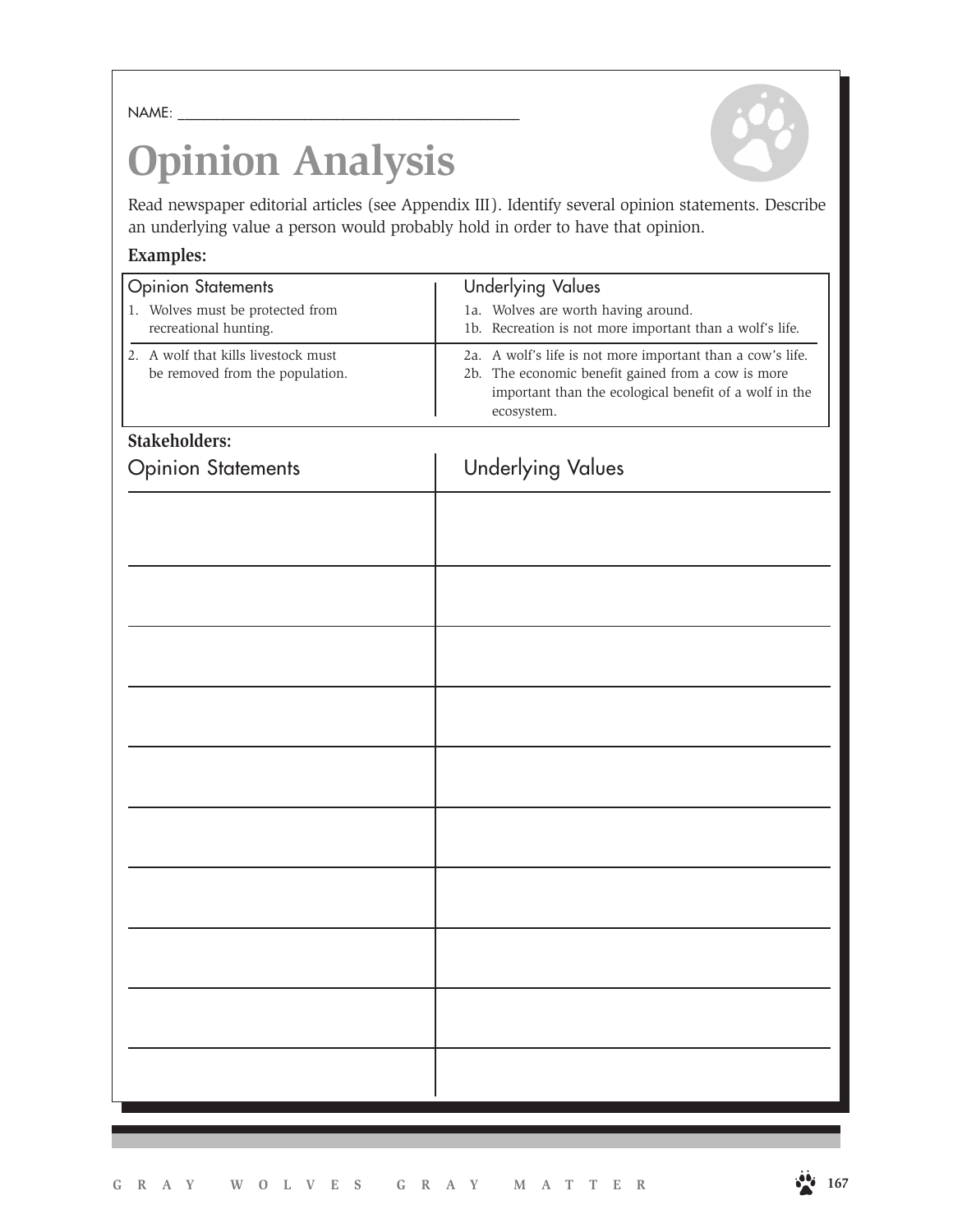

*Subjects: physical education, sociology*

> *Approximate lesson time:*

 $\ddot{\bullet}$ 

*1 hour*  $\ddot{\bullet}$ 

#### *Materials:*

*two ropes, two paper bags*

# **Problem Solving**

#### *A team building exercise highlights problem-solving issues.*

#### **STUDENT OBJECTIVES:**

By the end of this lesson, students will be able to:

- 1. Describe the steps of effective problem solving.
- 2. Compare hypothetical situations to real wolf controversies.

#### **TEACHER BACKGROUND:**

Learning how to solve problems is a basic life skill. Many times in our society, we are taught that conflict is the way to get one's way (shoving to the front of the line, aggressive sporting events). This conflict model breaks down when we have to deal with other people over an extended period of time, as is shown in the conflicts in Northern Ireland and in Israel.

Problem solving is an integral part of wildlife management planning. An example of problem solving in wolf management is the impact wolves have on wildlife tourism. Many communities in wolf country promote the wolf as a symbol of the wild, which attracts people and money for businesses to thrive. Centers like the International Wolf Center in Ely, Minnesota, exist because people want to learn more about the wolf. However, other people living in wolf country dislike

the wolf because it has the potential to kill livestock and pets, and some fear that wolves are hurting deer populations for hunters. How do we solve this problem?

One way to address problems is to follow the S.T.O.P. problem-solving technique.

- S stands for **stop**. Often people rush off to solve a problem before they really understand it.
- T stands for **think**. Think about all of the issues involved in the problem.
- O –stands for **observe**. Observe what is happening. Who is on which side of the issue? Are there ways to bring people together to solve this problem?
- P stands for **plan**. Create a plan for how to deal with this problem. Make sure everyone knows the plan before you start.

#### **ACTIVITIES:**

1. Divide the class into two teams. Using two ropes, mark off two "safe areas" two feet from the wall on either end of the room. Both teams should stand in the same safe area.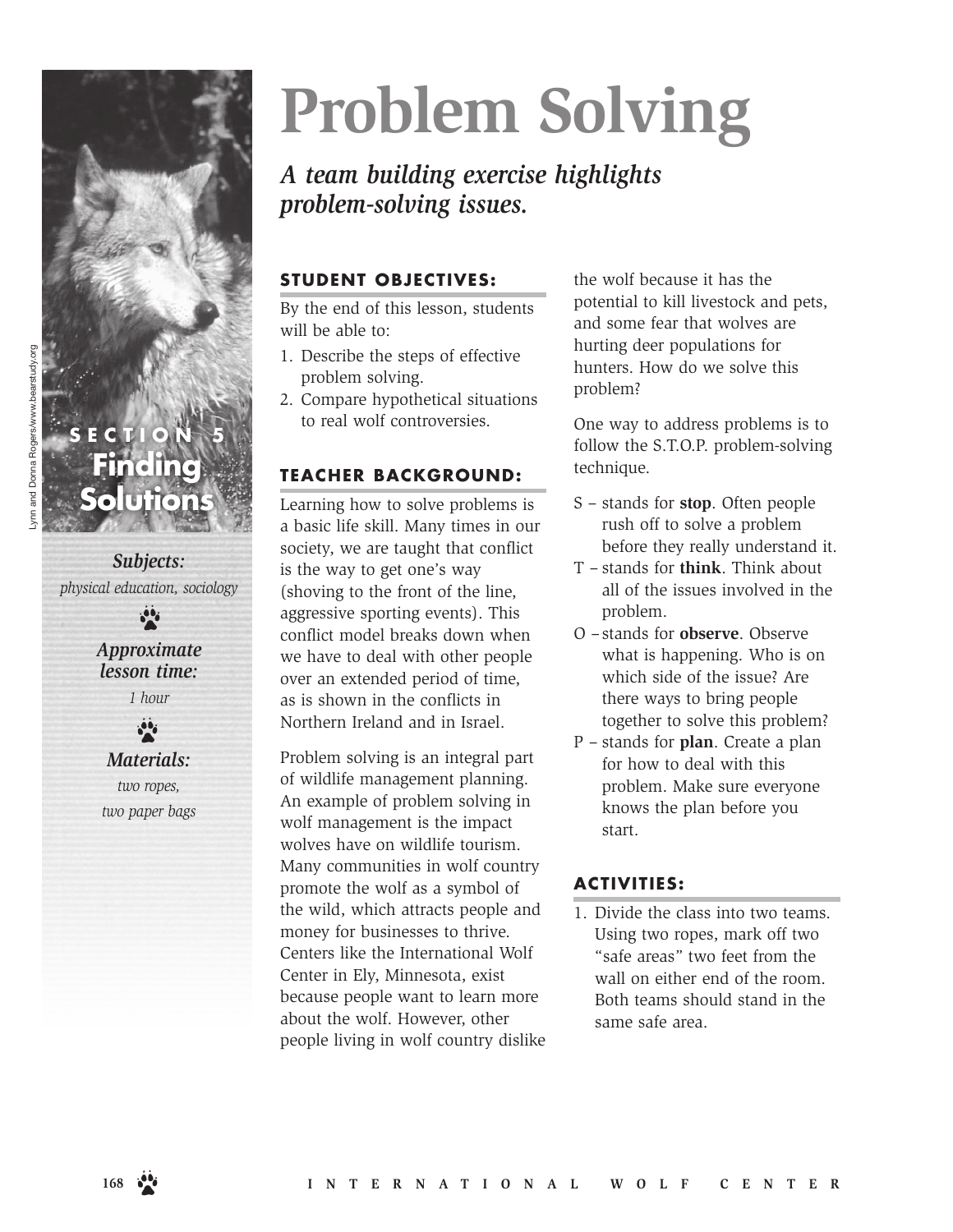- 2. Give each team one paper bag. Tell them that they are on the sinking Titanic, and they need to cross this room to get to the lifeboats, but they can't touch the water (floor) because it is icy cold and they will freeze (go back to the beginning). They need to get their team from one side of the gym (or cleared classroom) to the other side without touching the floor.
- 3. Students can use the bags in whatever way they choose (tearing them apart, putting a foot in the bag), but they can't use anything else to cross the room.
- 4. Allow the students time to plan and execute their solution. The teacher may remind the students to S.T.O.P. Encourage the students to be creative.
- 5. Evaluate the students' solutions. Discuss the following:
	- What procedure did they use to come up with their solution?
	- If teams didn't cooperate, ask them why they didn't.
	- Who spoke the most? Who spoke the least?
	- Whose ideas were respected? Why? Who got ignored? Why?
	- What did you do that helped or hindered the situation?
	- What behavior is required in order to come up with a solution agreeable to all?
	- How could our problemsolving skills be improved?
	- In what ways is this activity like or unlike the problemsolving used in wolf controversies?

*Usually, the main problem with life's conundrums is that we don't bring to them enough imagination.*

—Thomas Moore, *Care of the Soul*

#### **ASSESSMENT:**

Tell students to complete the following sentences:

- 1. This activity surprised me because…
- 2. By doing this activity I realized…
- 3. If we used the same strategies to resolve wolf controversies that were used in this activity, it would be…

#### **EXTENSIONS:**

Ask the students if there are other ways they could complete the challenge in less time. Encourage them to develop creative answers (like tearing both team's bags up to make a bridge and walk across). Encourage the group to develop and try several solutions to this problem.

Which solution is the best?

What criteria could a person use to determine the best solution to a problem?

*Additional Resources:*

*Paul Darst.* Outdoor Adventure Activities for School and Recreation Programs. *Minneapolis: Burgess Publishing,1980.*

*Andrew Fluegelman.* The New Games Book. *San Francisco: Headlands Press, 1976.*

*Karl Rohnke.* Cowstails and Cobras*. Hamilton: Project Adventure,1977.*

*National Science Education Standards* 

> *Unifying Concepts and Processes*

*Evidence, models, and explanation*

*Science as Inquiry*

*Abilities necessary to do scientific inquiry*

*Understanding about scientific inquiry*

*Life Science (5–8)*

*Population and ecosystems*

*Life Science (9–12) Interdependence of organisms*

*Science in Personal and Social Perspectives (5–8)*

*Populations, resources, and environments Risks and benefits*

*For more correlations, please see Appendix IV.*

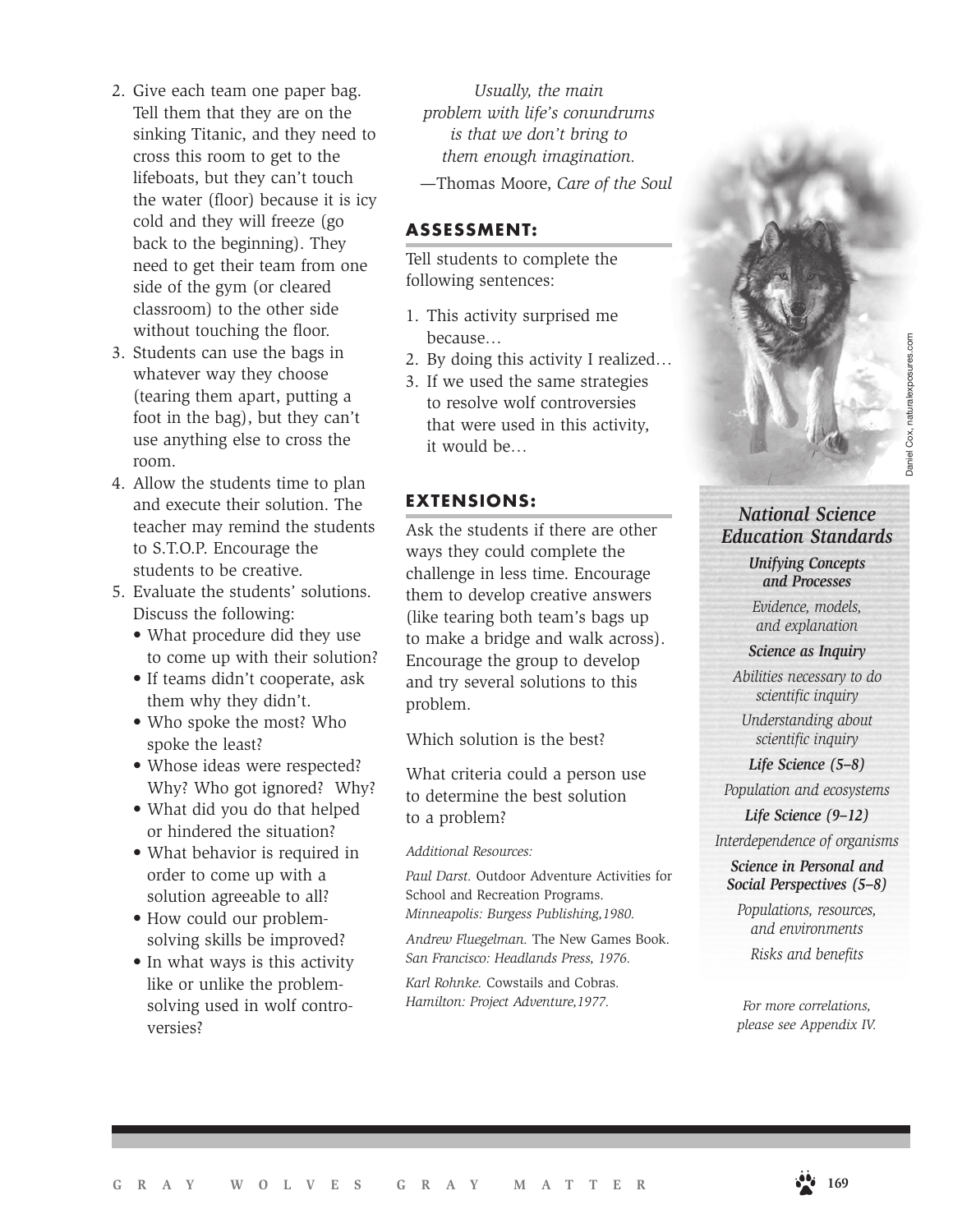

### *Subjects:*

*sociology, public speaking, mathematics*

 $\ddot{\bullet}$ 

#### *Approximate lesson time:*

*1 hour (plus survey time)*  $\frac{1}{2}$ 

#### *Materials: list of questions,*

*graph paper, calculators*

# **Survey Says**

*Students survey community members about their opinions regarding wolves.*

#### **STUDENT OBJECTIVES:**

By the end of this lesson, students will be able to:

- 1. Describe three opinions that community members hold about wolves.
- 2. Analyze why it is important to understand public attitudes when developing a wildlife management plan.
- 3. Evaluate how most people in their community feel about wolves and wolf management.

#### **VOCABULARY:**

management • recovery • value • endangered • threatened • opinion

#### **TEACHER BACKGROUND:**

In this activity, students will survey their neighbors to determine what they think about wolves. They will use the same survey that a professional researcher used and compare their results with his.

#### **Survey Shows Minnesotans' Attitudes About Wolves**

In a democracy, public attitudes help shape government policies, including those concerning wildlife conservation and management. Like public lands, state and federal highways, and other government infrastructure, wildlife is a public resource that is managed for the people by government agencies.

And like other public policy issues, people hold strong and divergent opinions on policies affecting wildlife, especially on the subject of wolves.

To better understand attitudes about wolves and their implications for Minnesota's evolving wolf management plan, the International Wolf Center contracted Yale University Professor Stephen Kellert, Ph.D., to survey Minnesotans' attitudes about wolves and wolf management. This survey was funded by the National Fish and Wildlife Foundation, the Turner Foundation, the Unity Avenue Foundation, the Sweatt Foundation and an anonymous donor.

The survey augments information gathered from public meetings and the citizens roundtable sponsored by the Minnesota Department of Natural Resources in the development of a wolf management plan. While the meetings and the roundtable included the public in the decision-making process, generally only people with a vested interested in wolf management were involved.

The survey results, however, provide a more comprehensive look at public opinion, reflecting both the opinions of the general public and people with strong views about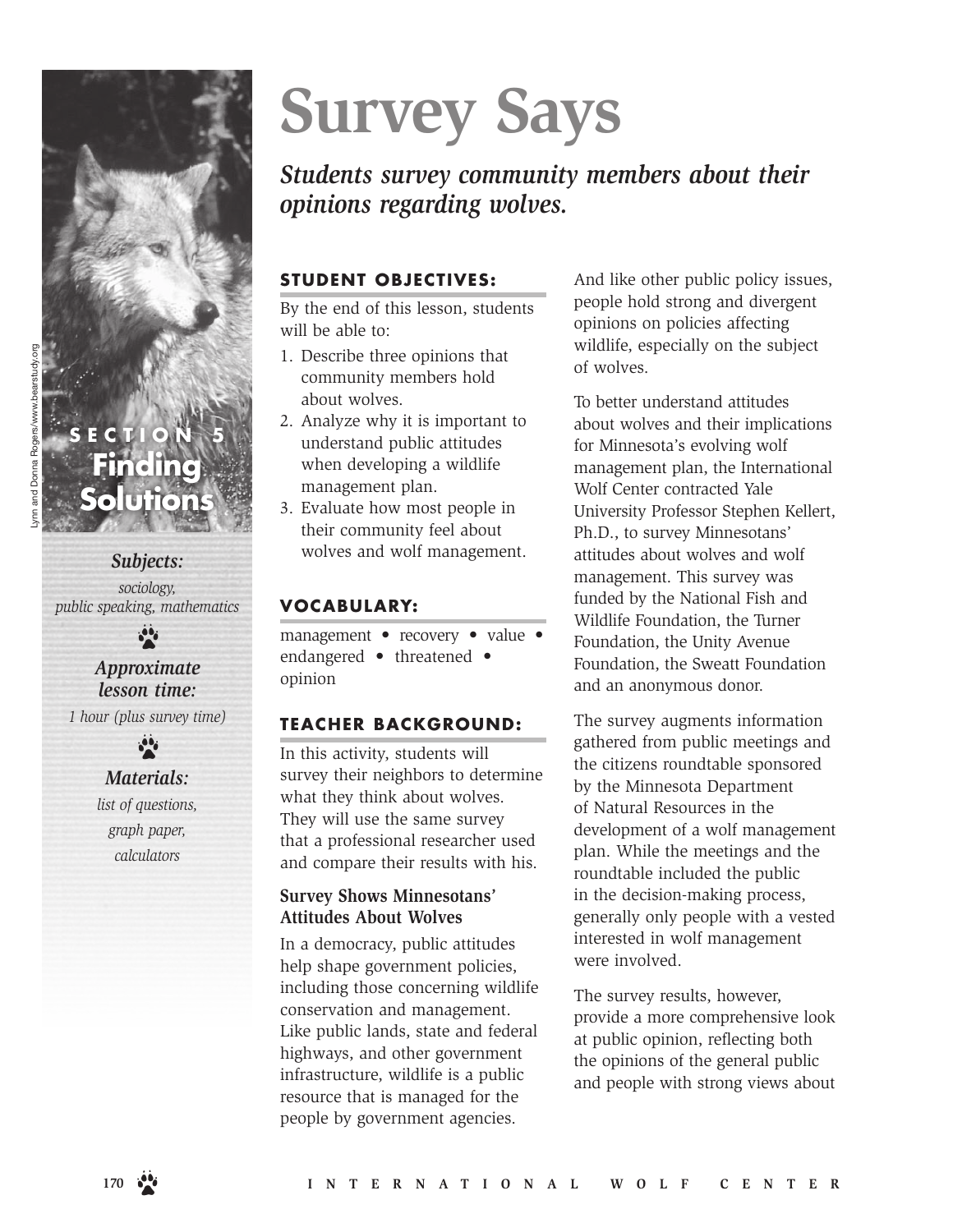Daniel Cox, naturalexposures.com

*National Science Education Standards* 

> *Unifying Concepts and Processes*

*Evidence, models, and explanation Science as Inquiry*

*Abilities necessary to do scientific inquiry*

*Understanding about scientific inquiry*

*Science in Personal and Social Perspectives (5–8)*

*Risks and benefits*

*Science in Personal and Social Perspectives (9–12)*

*Environmental Quality* 

wolves. The objective data in this survey can help develop a more effective, equitable and efficient plan for managing the species.

#### **General Feelings About Wolves**

Minnesotans clearly value wolves, viewing the animal as ecologically important, scientifically fascinating, aesthetically attractive, recreationally appealing and significant for future generations. Only a small minority fear and dislike wolves or believe Minnesota would be a more desirable place without this predator.

While many recognize the harvest value of wolves, either for fur or sport, the majority of respondents regard these benefits as of secondary importance. Moreover, a substantial proportion (a majority of non-northern residents and nearly 50 percent of northern residents) remain ethically opposed to harvesting wolves for fur or sport and fear a legal harvest would result in excessive and unsustainable numbers of wolves being killed.

#### **Population Expansion and Management Concerns**

The majority of Minnesota residents are divided about the prospect of the wolf spreading much beyond the northern part of the state and do not think this animal should reside in urban areas. Moreover, most believe wolf numbers should remain around 2,000 and the animal should be removed from the federal endangered species list and returned to state management. On the other hand, most of the general public fear this change in management

authority could result in high wolf mortality and believe the state should maintain a moderate to great deal of protection of this species.

#### **Wolves and Human Activity**

The majority of Minnesotans do not believe the wolf is an impediment to economic and social development and endorse the protection of needed wolf habitat. Still, most respondents do not want the wolf to interfere with private property rights or result in undue restrictions on private land use. Additionally, a majority of respondents favor protecting livestock from wolf depredation.

Most of the general public endorse, however, the use of nonlethal and humane control techniques and believe financial compensation to farmers should occur only if they engage in livestock practices that discourage wolf attacks and provide clear evidence that wolf depredation occurred. Farmers and, to a lesser extent, northern Minnesota residents express stronger support for wolf control in cases of livestock depredation. Farmers and northern residents tend to see the problem of wolf depredation on livestock and pets as a more extensive and serious problem.

Only a small proportion of Minnesotans report ever killing a wolf. On the other hand, a disturbingly large proportion of farmers, and especially northern residents, indicate knowing someone who they think killed a wolf.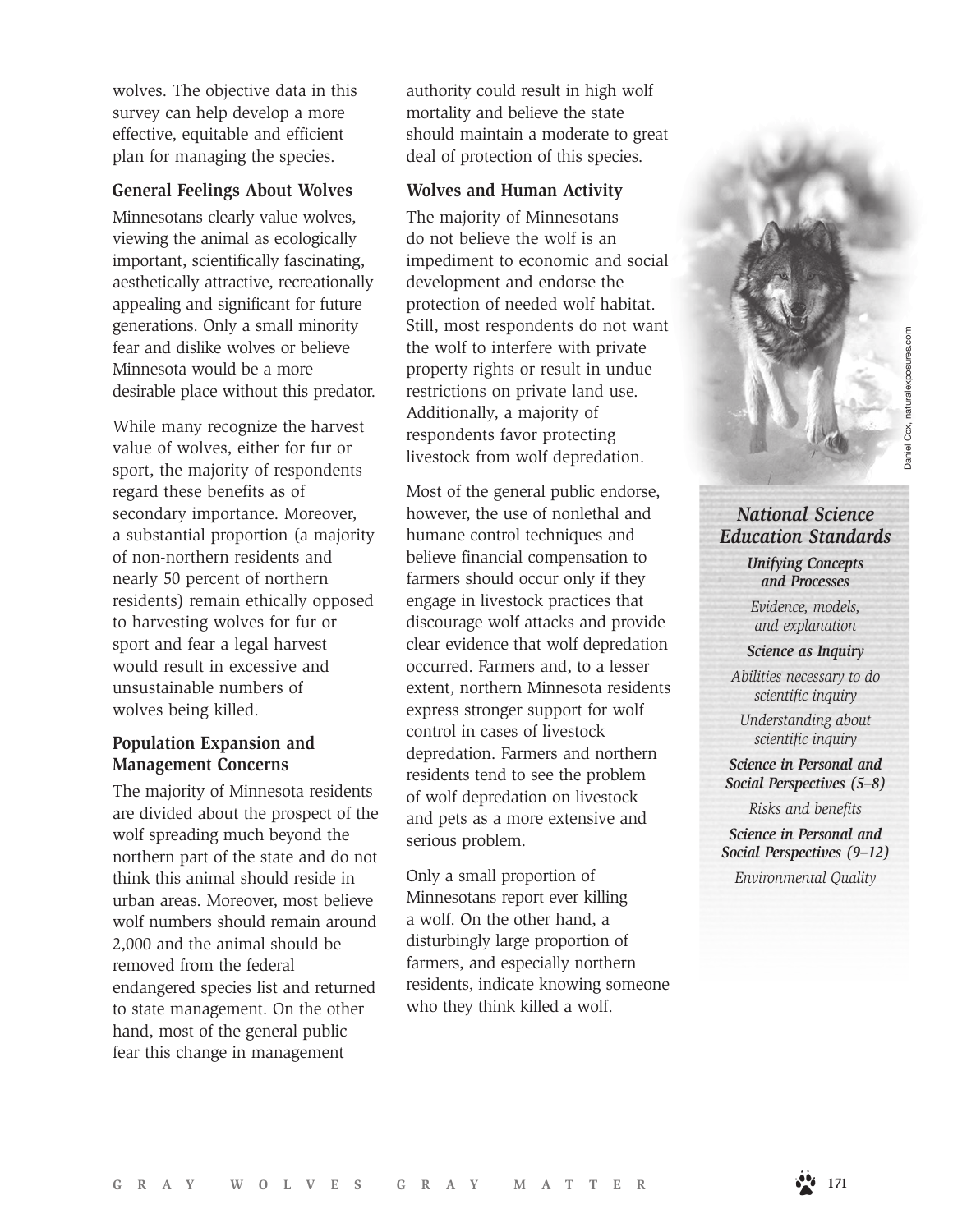#### **Consumptive and Nonconsumptive Values Associated with Wolves**

The public expressed strong support for the nonconsumptive value of wolves; most report having read or watched television programs and films about the animal. Most believe the presence of wolves contributes significantly to an outdoor experience and endorse tourism and other forms of noncon sumptive use as ways of increasing the wolf's economic importance.

Farmers expressed far stronger support for the utilization and control of wolves than did the general public, especially in comparison to non-northern Minnesota residents. The general public was characterized by stronger affection, moral concern, and scientific and outdoor recreational interest in wolves than farmers, although little difference occurred in levels of fear or dislike of the animal.

Moreover, farmers tended to be more knowledgeable about wolves than the general public, especially than non-northern residents. Rural, elderly and less educated respondents expressed stronger support for the utilization and control of wolves, and less affection, concern and interest in this species than better educated, younger, non-rural residents.

#### **Changes in Public Attitudes Toward Wolves**

Affection for and interest in wolves appear to have increased from 1985 to 1999, especially among farmers. Support also expanded for controlling wolf damage to livestock, although most

respondents continued to favor the use of nonlethal and humane techniques. Opposition to hunting wolves increased along with the perceived nonconsumptive value of this species. The proportion of non-northern residents who believe they know someone who killed a wolf ominously increased.

#### **Implications**

The results of this research should assist the state in assuming primary responsibility for managing the wolf. These results suggest that Minnesotans highly value the wolf and favor the protection of the species and its habitat. Most respondents recognize the importance of protecting legitimate human interests, such as livestock production, from damage inflicted by wolves, although in a humane and nonlethal manner.

The wolf is especially appreciated by Minnesota residents for its nonconsumptive value. By contrast, a majority of both northern and non-northern Minnesota residents remain skeptical about harvesting the animal for either fur or for sport and are concerned that these forms of consumptive use could result in excessive and unsustainable mortality. As Minnesota assumes management responsibility for the wolf, the opportunity exists to protect and conserve this animal in a manner that enhances the state agency's ability to manage wildlife in the public interest.

*Editor's note: Portions of this article were compiled from "The Public and the Wolf in Minnesota," 1999, a report of the International Wolf Center, written by Dr. Stephen R. Kellert of Yale University.*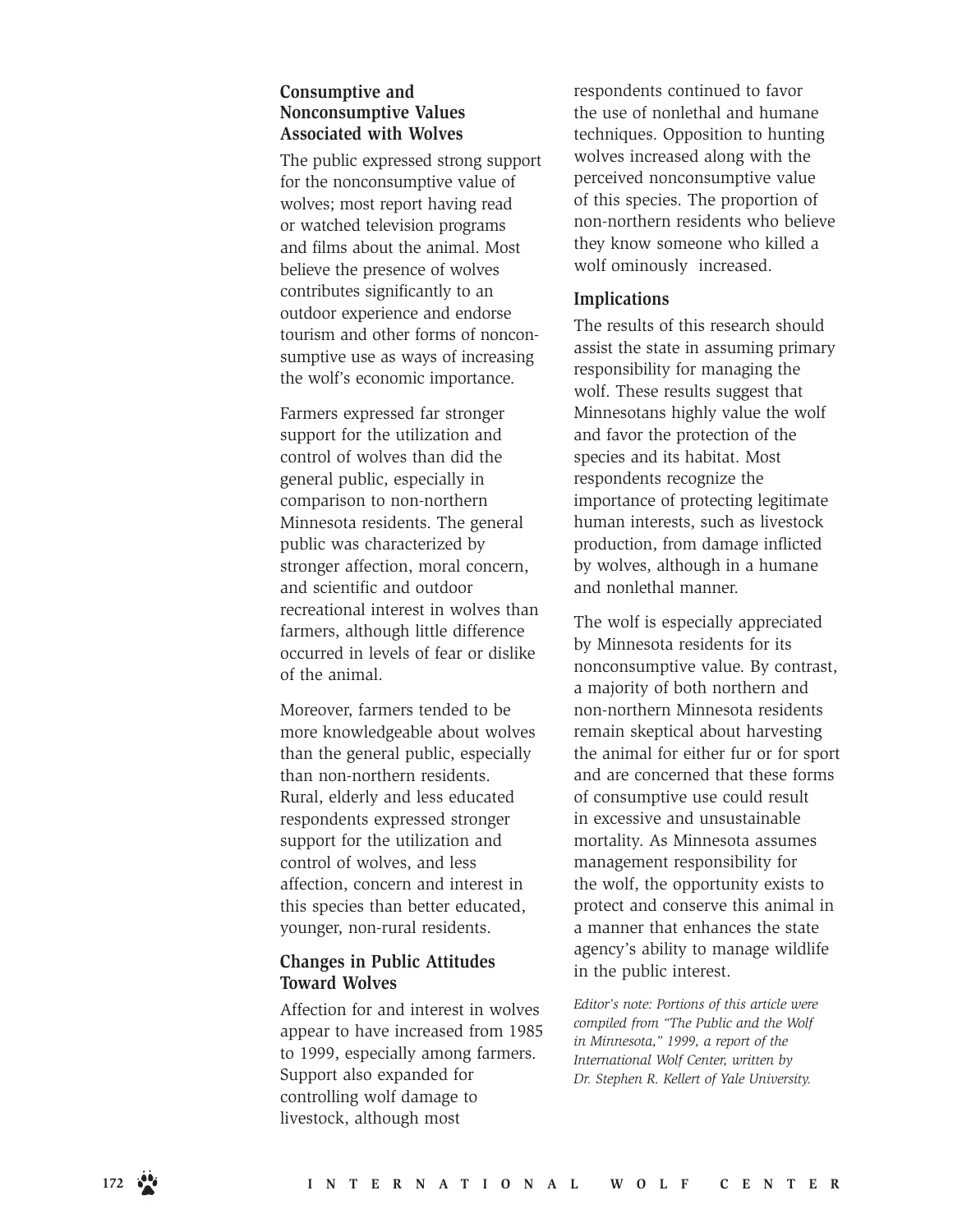#### **ACTIVITY:**

Discuss with students why researchers use surveys. Give each student a survey and ask them to complete it. Collect surveys for later.

Divide the class into teams of two. Each team should interview 10 classmates (not in the room) using a modified version of the Kellert survey. This is a good activity to do as homework.

Once each team has surveyed students, tell them to create a table like the survey results table below and determine how students responded to their team's survey. Direct each team to put their results on the board or on an overhead. Individually or as a class, average the survey results. Also average the results of the written surveys collected at the start of this activity. Do the students in this room have opinions similar to or different from the rest of their classmates? Brainstorm reasons why the results may be similar or different.

Was anyone surprised by what they found?

Compare the class results with results from the Kellert survey. Were student responses the same as or different from the adult responses in the Kellert survey? Individually or as a class, brainstorm reasons why student and adult responses would be the same (or different).

#### **Discuss:**

- Did you ever disagree with a response that you received from someone else?
- How do you respond to someone who voices an opinion you don't agree with? (e.g., argue, ignore, agree)
- Why is it important to know how people feel about wolves?
- Predict how the responses you received would be different if you surveyed people in Ely (northern Minnesota community), in Worthington (Minnesota farming community), or in Minneapolis (major metropolitan area).

• How could this information help the Department of Natural Resources develop a wolf management plan?

#### **ASSESSMENT:**

Using the survey results from your school, instruct each student to write a one-page summary of the survey responses and come up with three reasons why their results are similar to or different from the Kellert survey.

#### **EXTENSION:**

- 1. Have students survey 10 adults in their community and compare those results to the Kellert survey and their classmate survey. How is it similar? What are the differences?
- 2. Instruct the students to do the Values Barometer again but with a twist. After students have chosen a place on the barometer, divide the line in half. Have students find a partner on the opposite side of the barometer and spend one minute describing why they chose to place themselves where they did on the barometer. Make sure all students have the opportunity to speak. Students should not try to persuade one another to change their opinions; they must simply listen to each other. The teacher may challenge students to paraphrase what they have heard to confirm understanding.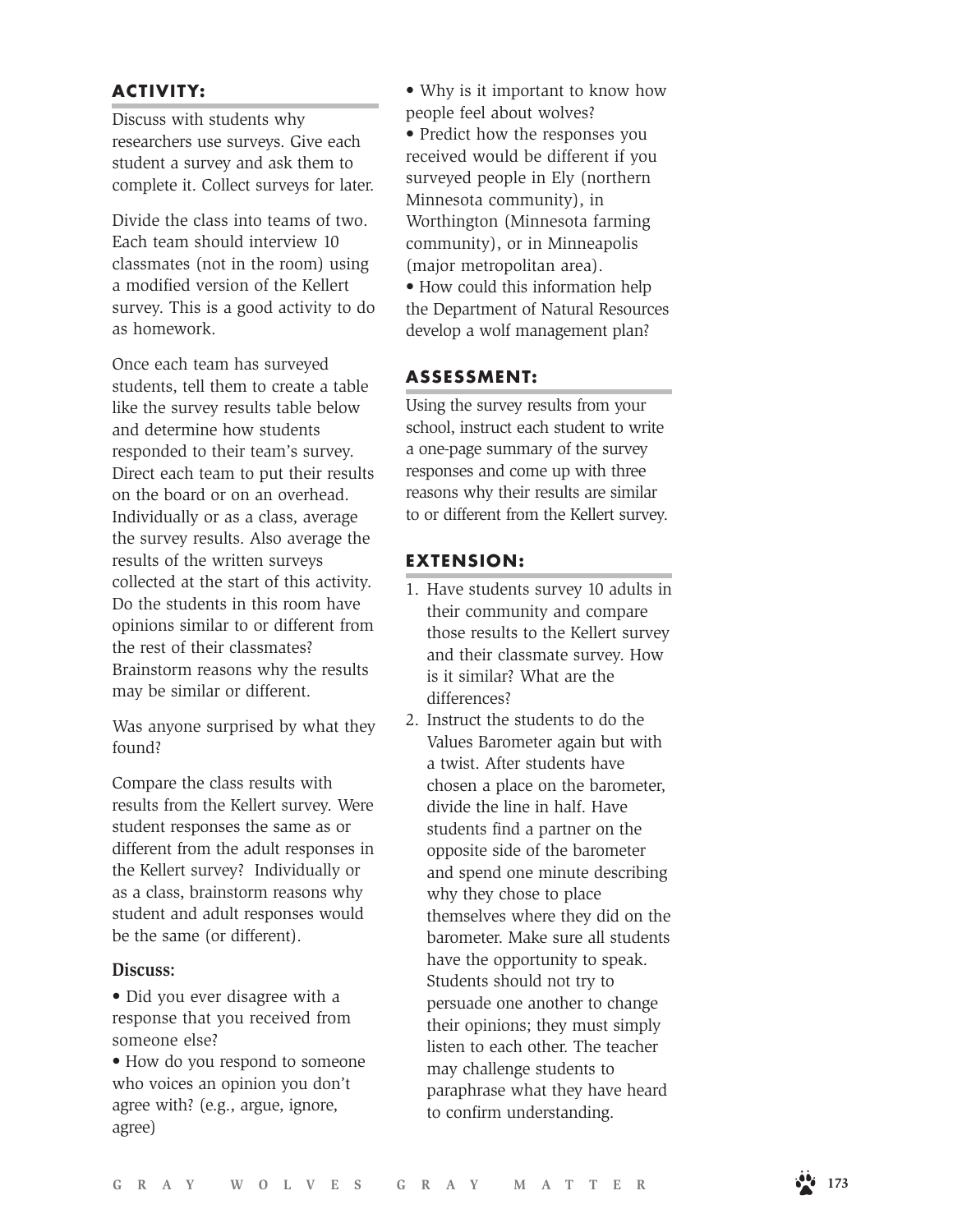## **Modified Kellert Survey**

(Below are 10 of the questions that Dr. Stephen Kellert used in his survey.)

A. Overall, how much do you care about wolves?

- 1. Not at all
- 2. Very little
- 3. Some
- 4. A fair amount
- 5. A great deal
- B. How much have you heard or read about the issue of removing wolves in Minnesota from the federal list of threatened and endangered species and largely turning management authority for the wolf from the federal government over to the Minnesota Department of Natural Resources?
	- 1. Not at all
	- 2. Very little
	- 3. Some
	- 4. A fair amount
	- 5. A great deal
- C. In general, how much do you support or oppose removing the wolf from the federal list of threatened and endangered species, assuming that populations of wolves in Minnesota have met their recovery goal?
	- 1. Strongly support
	- 2. Moderately support
	- 3. Moderately oppose
	- 4. Strongly oppose
	- 5. Neither support nor oppose

D. If I were alone in the woods and saw a wolf, I would be afraid that it might attack me.

- 1. Strongly agree
- 2. Moderately agree
- 3. Moderately disagree
- 4. Strongly disagree
- 5. Neither agree nor disagree
- 6. No opinion

E. I think that wolves should be allowed throughout the entire state of Minnesota.

- 1. Strongly agree
- 2. Moderately agree
- 3. Moderately disagree
- 4. Strongly disagree
- 5. Neither agree nor disagree
- 6. No opinion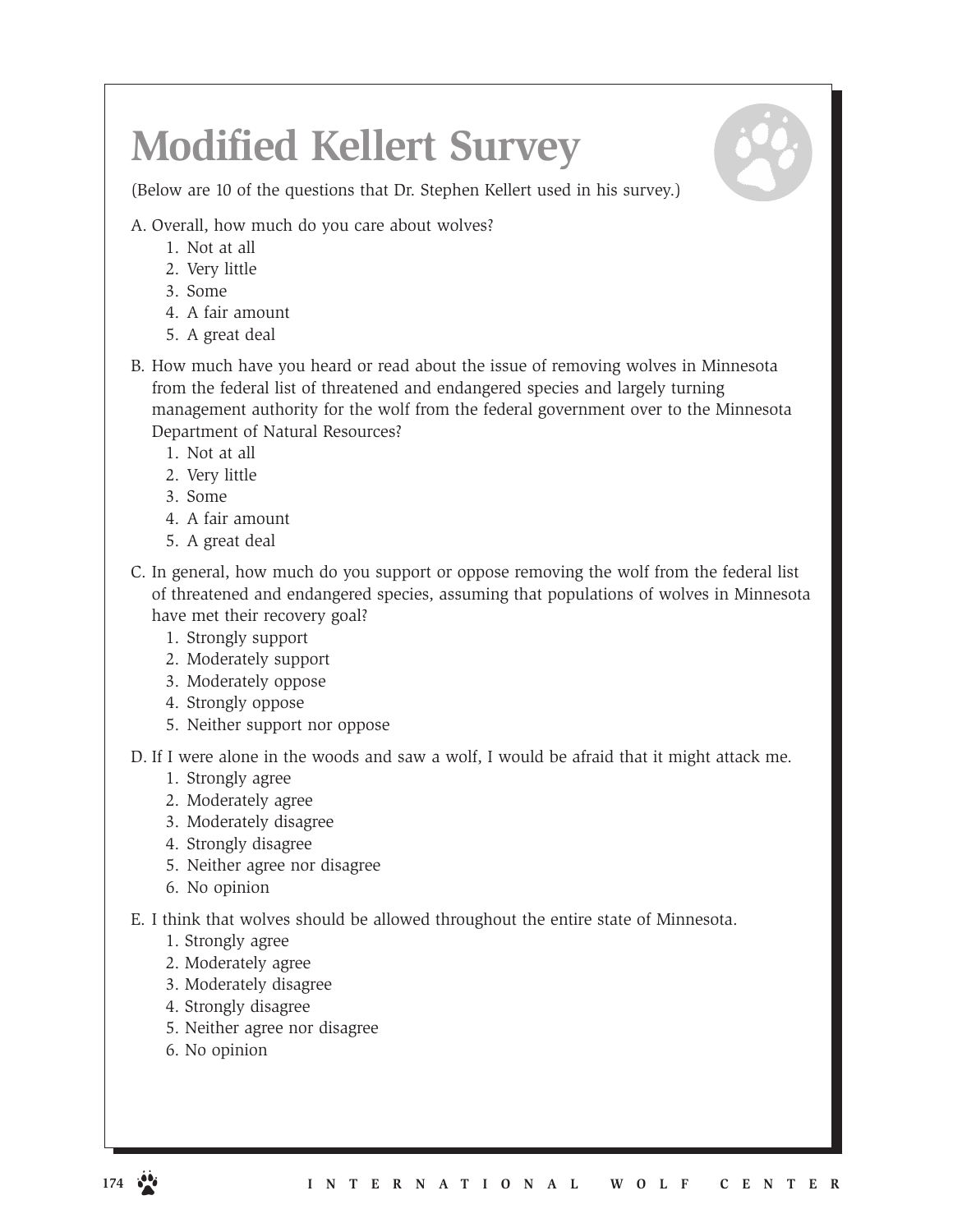- F. When wolves kill cattle, they should be eliminated.
	- 1. Strongly agree
	- 2. Moderately agree
	- 3. Moderately disagree
	- 4. Strongly disagree
	- 5. Neither agree nor disagree
	- 6. No opinion
- G. Seeing or hearing a wolf in the wild would be one of the greatest outdoor experiences in my life.
	- 1. Strongly agree
	- 2. Moderately agree
	- 3. Moderately disagree
	- 4. Strongly disagree
	- 5. Neither agree nor disagree
	- 6. No opinion
- H. I am against the wolf expanding to new areas of Minnesota because I believe it will result in restrictions on what people can do on private land.
	- 1. Strongly agree
	- 2. Moderately agree
	- 3. Moderately disagree
	- 4. Strongly disagree
	- 5. Neither agree nor disagree
	- 6. No opinion
- I. Private landowners should be allowed to chase away and sometimes kill wolves that trespass on their property.
	- 1. Strongly agree
	- 2. Moderately agree
	- 3. Moderately disagree
	- 4. Strongly disagree
	- 5. Neither agree nor disagree
	- 6. No opinion
- J. Farmers whose livestock are killed by wolves should only be financially compensated (by the state) if they are following livestock farming practices that discourage wolf attacks.
	- 1. Strongly agree
	- 2. Moderately agree
	- 3. Moderately disagree
	- 4. Strongly disagree
	- 5. Neither agree nor disagree
	- 6. No opinion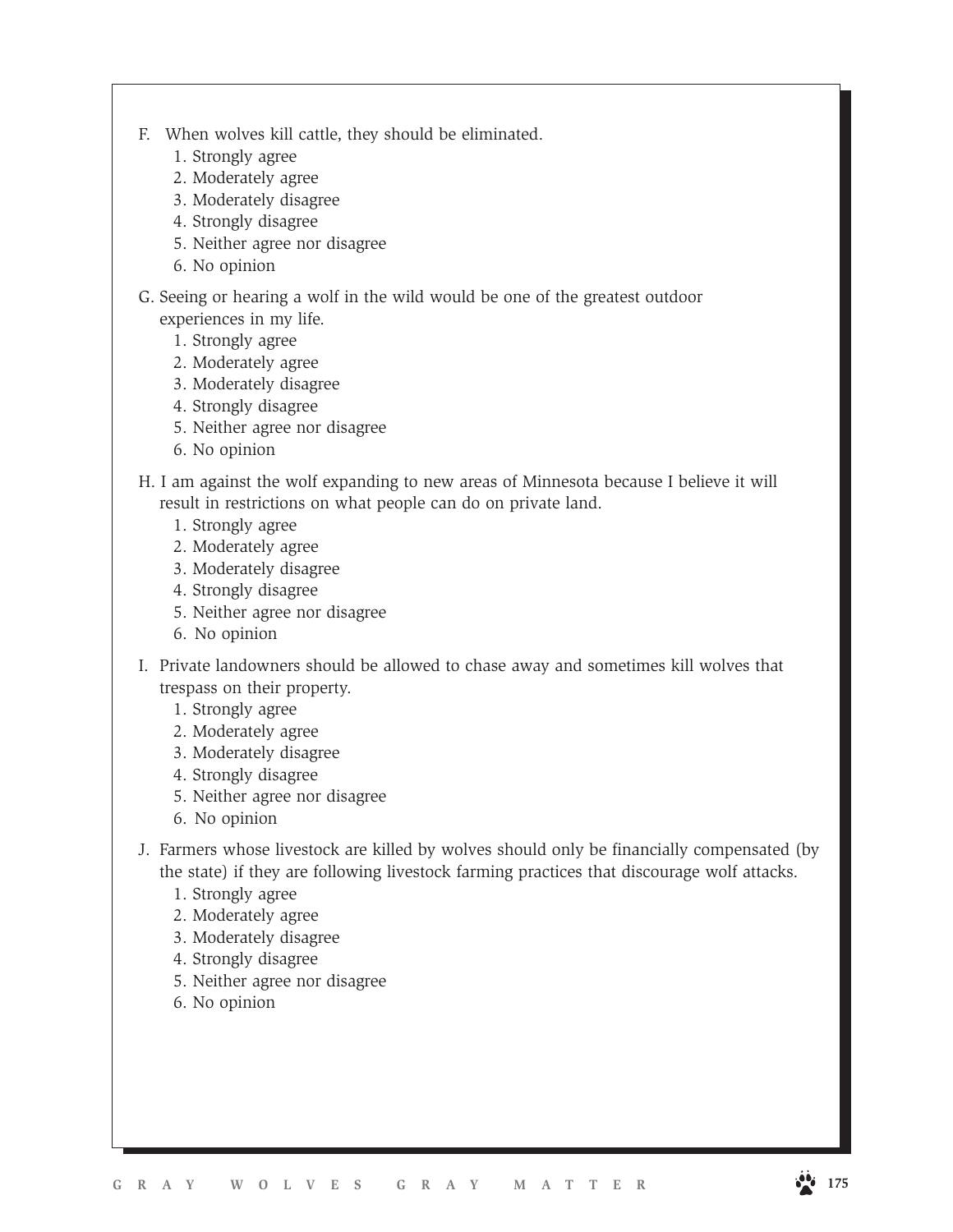#### **MINNESOTANS' ATTITUDES ABOUT WOLVES**

(averaged from 525 responses to the 1999 Kellert Survey)

| Question |                                                                                                                                                                                                                                                                                                 | Not at all to<br>Very little | Some to<br>A great deal |
|----------|-------------------------------------------------------------------------------------------------------------------------------------------------------------------------------------------------------------------------------------------------------------------------------------------------|------------------------------|-------------------------|
|          | A. Overall, how much do you care about wolves?                                                                                                                                                                                                                                                  | 11%                          | 26%                     |
|          | B. How much have you heard or read about the issue of removing wolves in Minnesota from the<br>federal list of threatened and endangered species and largely turning management authority<br>for the wolf from the federal government over to the Minnesota Department of Natural<br>Resources? | 17%                          | 22%                     |
| C.       | In general, how much do you support or oppose removing the wolf from the federal list of<br>threatened and endangered species, assuming that populations of wolves in Minnesota have<br>met their recovery goal?                                                                                | 29%                          | 14%                     |
|          | D. If I were alone in the woods and saw a wolf, I would be afraid that it might attack me.                                                                                                                                                                                                      | 20%                          | 28%                     |
|          | E. I think that wolves should be allowed throughout the entire state of Minnesota.                                                                                                                                                                                                              | 22%                          | 24%                     |
| F.       | When wolves kill cattle, they should be eliminated.                                                                                                                                                                                                                                             | 28%                          | 17%                     |
|          | G. Seeing or hearing a wolf in the wild would be one of the greatest outdoor experiences in my<br>life.<br>36%<br>11%                                                                                                                                                                           |                              |                         |
|          | H. I am against the wolf expanding to new areas of Minnesota because I believe it will result in<br>restrictions on what people can do on private land.                                                                                                                                         | 22%                          | 25%                     |
| Ι.       | Private landowners should be allowed to chase away and sometimes kill wolves that trespass<br>on their property.                                                                                                                                                                                | 28%                          | 18%                     |
| J.       | Farmers whose livestock are killed by wolves should only be financially compensated (by the<br>state) if they are following livestock farming practices that discourage wolf attacks.                                                                                                           | 35%                          | 12%                     |

*Source: Stephen R. Kellert. "The Public and the Wolf in Minnesota, 1999," International Wolf Center.*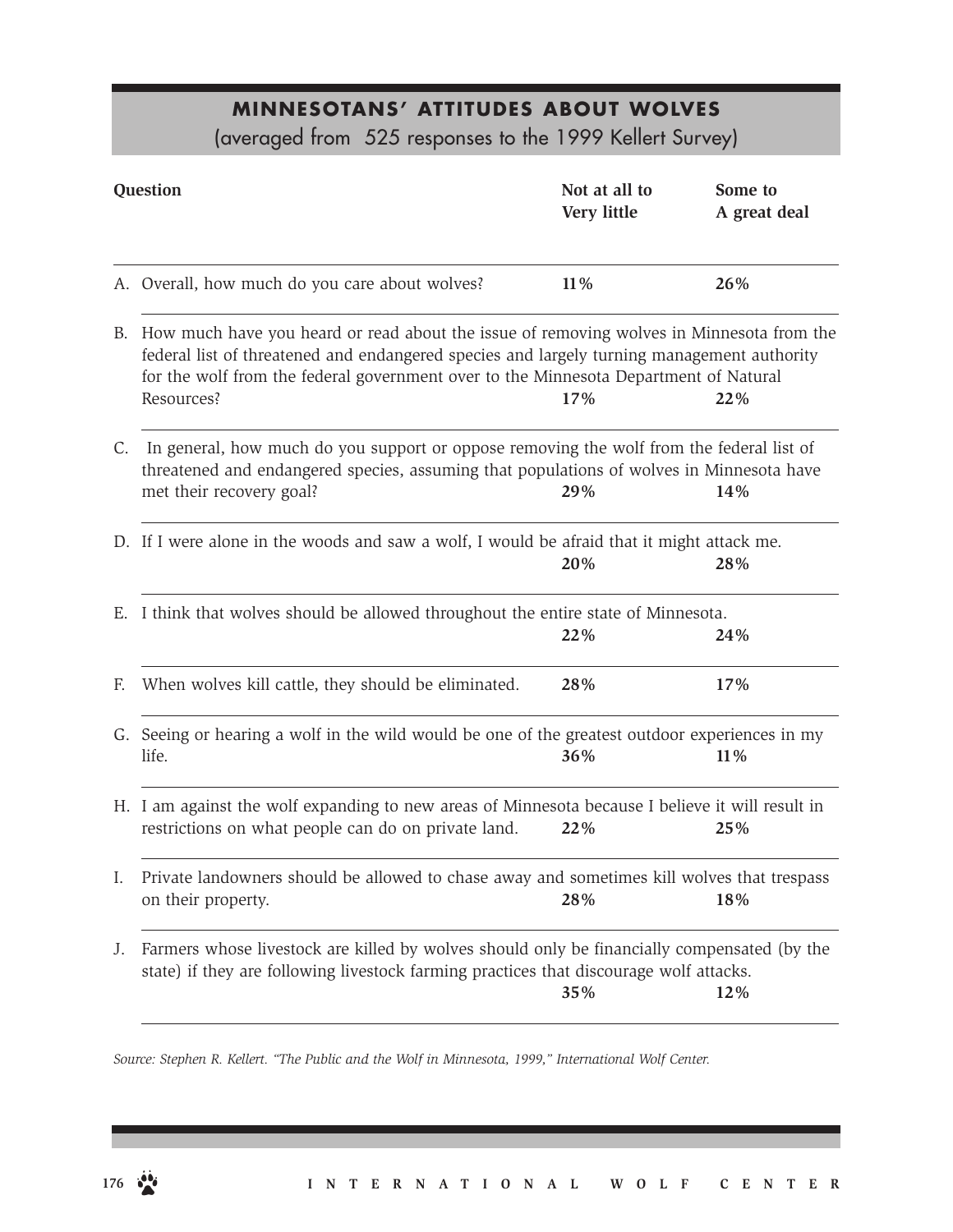# **Conflict Resolution**

*Students practice compromising and building consensus on controversial issues.*

#### **STUDENT OBJECTIVES:**

At the end of this lesson, students will be able to:

- 1. Analyze their experiences with conflict to identify sources and solutions.
- 2. Formulate a procedure for solving problems.

#### **VOCABULARY:**

conflict • cooperation

#### **TEACHER BACKGROUND:**

Conflict resolution is an important life skill. The better students can identify and resolve conflicts, the easier they will be able to navigate the oceans of life.

Students will devise their own steps for resolving conflicts. They may include such topics as listening to each side in the conflict (remember, there may be more than two sides), listing each group's goals or needs, looking for ways to compromise so each group gets some of its needs met, building partnerships between groups for a "big plan" solution to the conflict, or looking for ways to address all group concerns, possibly through future projects.

#### **ACTIVITIES:**

#### **A: Conflict Resolution: Real-Life Scenarios**

- 1. Distribute a copy of the Conflict Resolution: Real-Life Scenarios Worksheet to each student. Direct each student to individually reflect on their experiences and write detailed examples.
- 2. Divide students into discussion groups. Have them share their experiences. Then have the group develop a definition for each word.
- 3. If desired, share group definitions.

#### **B. Remembering Conflicts** (The individual portion of this activity may be assigned as homework.)

- 1. Instruct students to remember a time when they had a conflict with another person. Ask them to focus on an event when they and another person wanted different things or had different ways of handling a situation.
- 2. Instruct students to summarize the event in a paragraph, answering the following questions in a first-person narrative. Use the Remembering Conflict Worksheet if desired.
	- How did it begin?
	- What was the conflict?
	- Was it resolved? How?
	- How did you determine who "won" or "lost?"
	- Did you like how it ended?
	- Would you do anything differently next time?



*Subjects: sociology, writing skills, physical education*

> $\cdot$ *Approximate lesson time:*

> > *3 hours*

 $\bullet$ *Materials: dictionaries,* 

*copies of worksheets*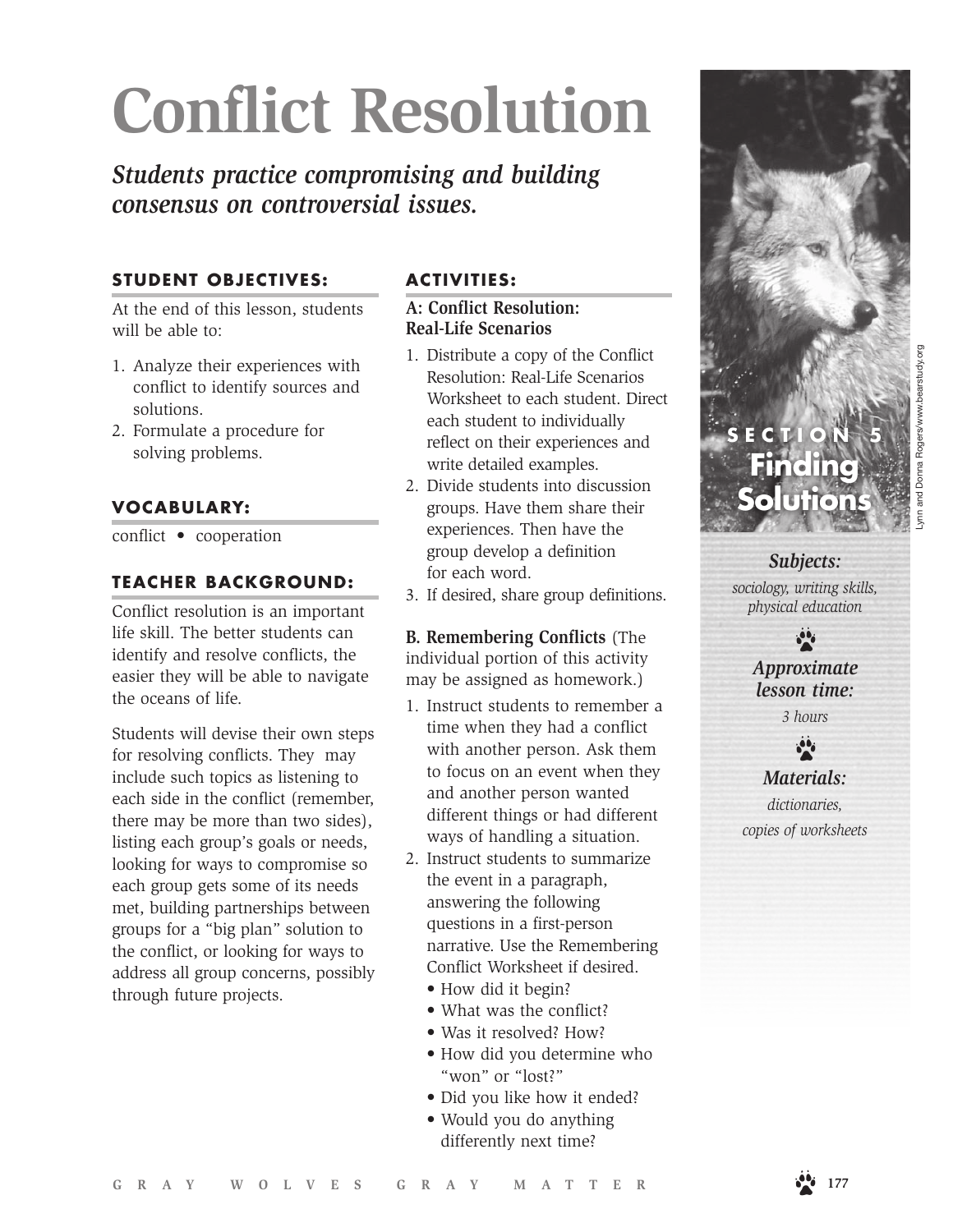#### *National Science Education Standards*

*Unifying Concepts and Processes*

*Evidence, models, and explanation*

#### *Science as Inquiry*

*Abilities necessary to do scientific inquiry*

*Understanding about scientific inquiry*

#### *Science in Personal and Social Perspectives (9–12)*

*Environmental Quality* 

- 3. In small groups, tell students to briefly describe their "Remembering Conflicts" experience. Reflecting on those experiences, students should brainstorm the skills necessary to effectively resolve conflicts. Have one student record the group's list of skills on the Resolution Ingredients Worksheet. Then, tell students to formulate a step-by-step procedure for solving conflicts.
- 4. Share your results with the class.

**C. My Spot** (This activity requires a large, open space.)

- 1. Instruct students to silently choose a place they feel most comfortable in, but not to go there (establish boundaries if necessary).
- 2. Then gather the students together in the center of the space. Have them link arms facing the center of the circle. Ask them to remain silent for this activity. Tell them that to complete this challenge, they must take everyone to "their spot" while remaining linked. If the circle breaks, they must start over again. Be sure to move slowly and carefully so no one gets injured.
- 3. Make notes during the activity about who shows leadership, as well as who is ignored in the group. After the students have completed this activity, discuss what happened in large or small groups.

#### **Debriefing Questions**

- How did everyone decide on a plan?
- Did anyone feel they weren't "listened" to?
- Who showed the most leadership?
- What made you feel annoyed or frustrated in this activity?
- How do you know when someone is really listening to you?
- If several people have solutions that seem to work, how would you decide which plan to follow?
- What did we learn from this activity that we can apply to our discussions about wolf management?

#### **ASSESSMENT:**

Individuals will turn in Remembering Conflict. Groups will turn in Resolution Ingredients and Real-Life Scenarios.

#### **EXTENSION:**

*School Lot Debate*: A town resident just donated an empty lot to your school. There are many things the school could do with the property. Divide the class into four groups:

- a. Advocates for a baseball/softball field on the lot
- b. Advocates for a nature area with trails, trees and bird feeders on the property
- c. Advocates for a new parking lot
- d. Advocates for selling the land and buying new computers for the school

Each group should develop reasons why their use is the best for the property. Then, each group will have a chance to make a presentation to the "school board" (made up of one representative from each interest group).

After groups have made their presentations, challenge the group to resolve the conflict over the use of this property (this might involve further presentations, discussions, bargaining etc.).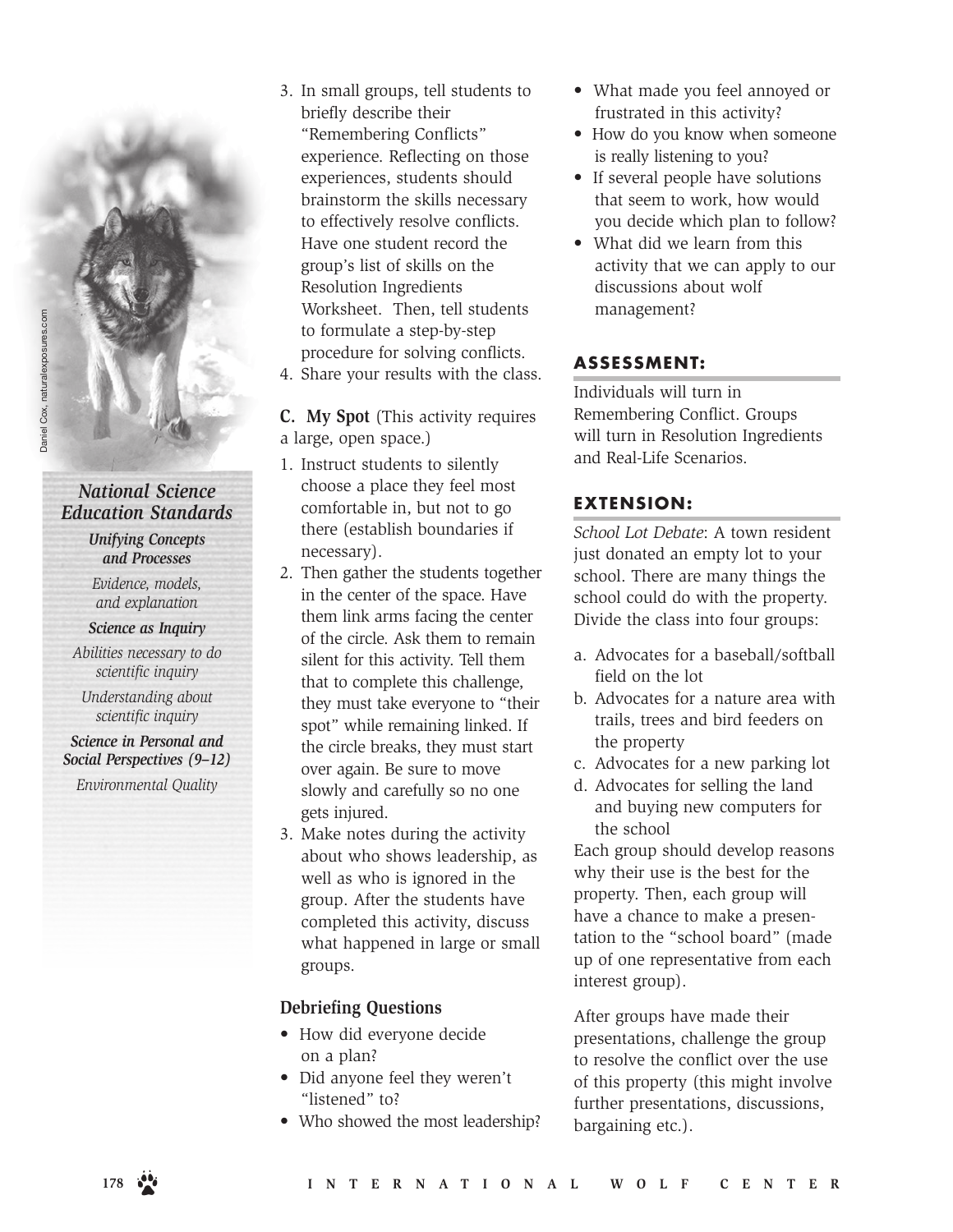Name:  $\_\_$ 

## **Remembering Conflict**

On a piece of paper, write a first-person story of a time you experienced conflict with another person.

- How did it begin?
- What was the conflict?
- Was it resolved? How?
- How did you determine who "won" or "lost?"
- Did you like how it ended?
- Would you do anything differently next time?

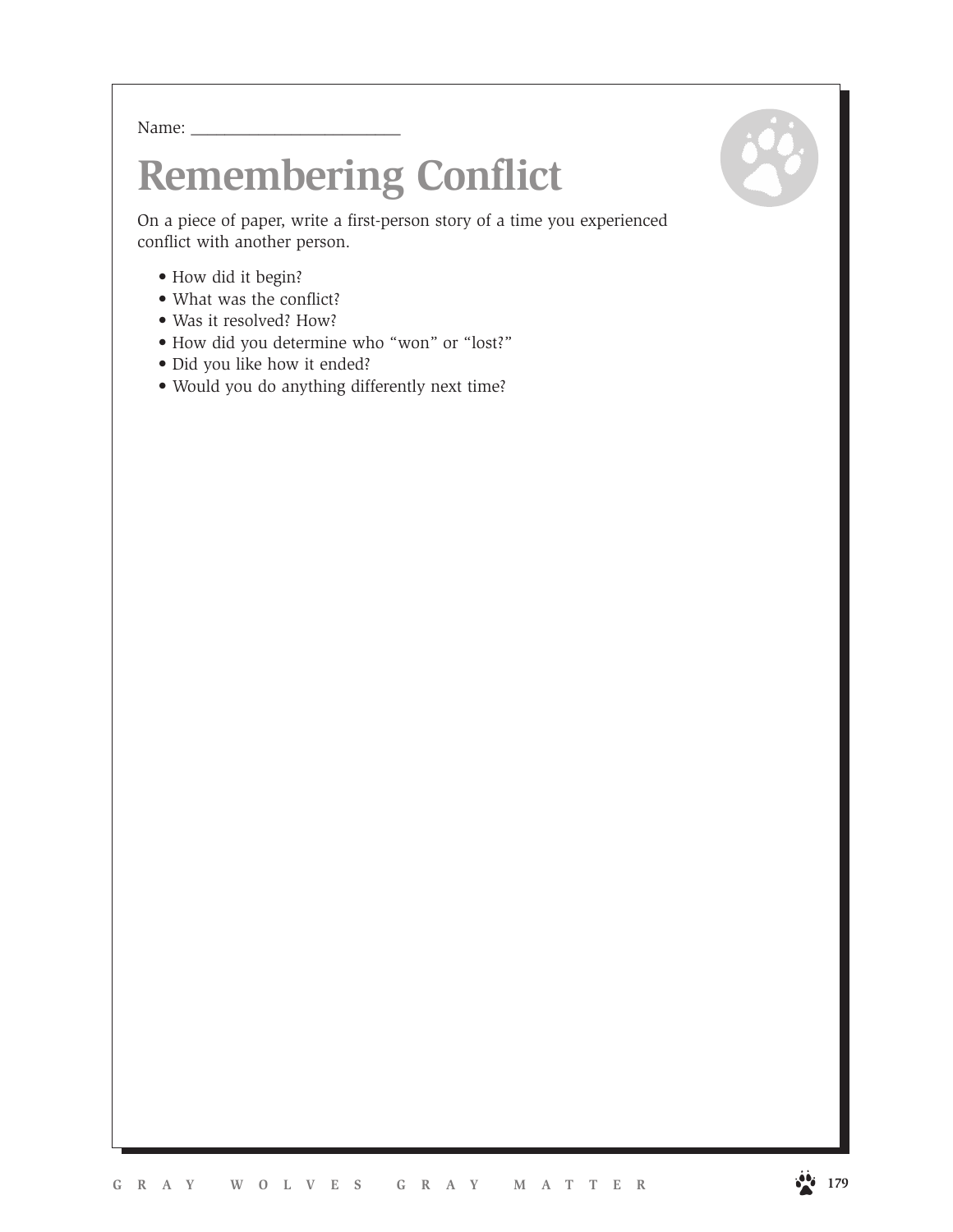Group Member Names:

## **Resolution Ingredients Worksheet**

\_\_\_\_\_\_\_\_\_\_\_\_\_\_\_\_\_\_\_\_\_\_\_\_\_\_\_\_\_\_\_\_\_\_\_\_\_\_

 $\overline{\phantom{a}}$  , and the set of the set of the set of the set of the set of the set of the set of the set of the set of the set of the set of the set of the set of the set of the set of the set of the set of the set of the s

Brainstorm the skills necessary to effectively resolve conflict. List below.

List the steps necessary for resolving conflict.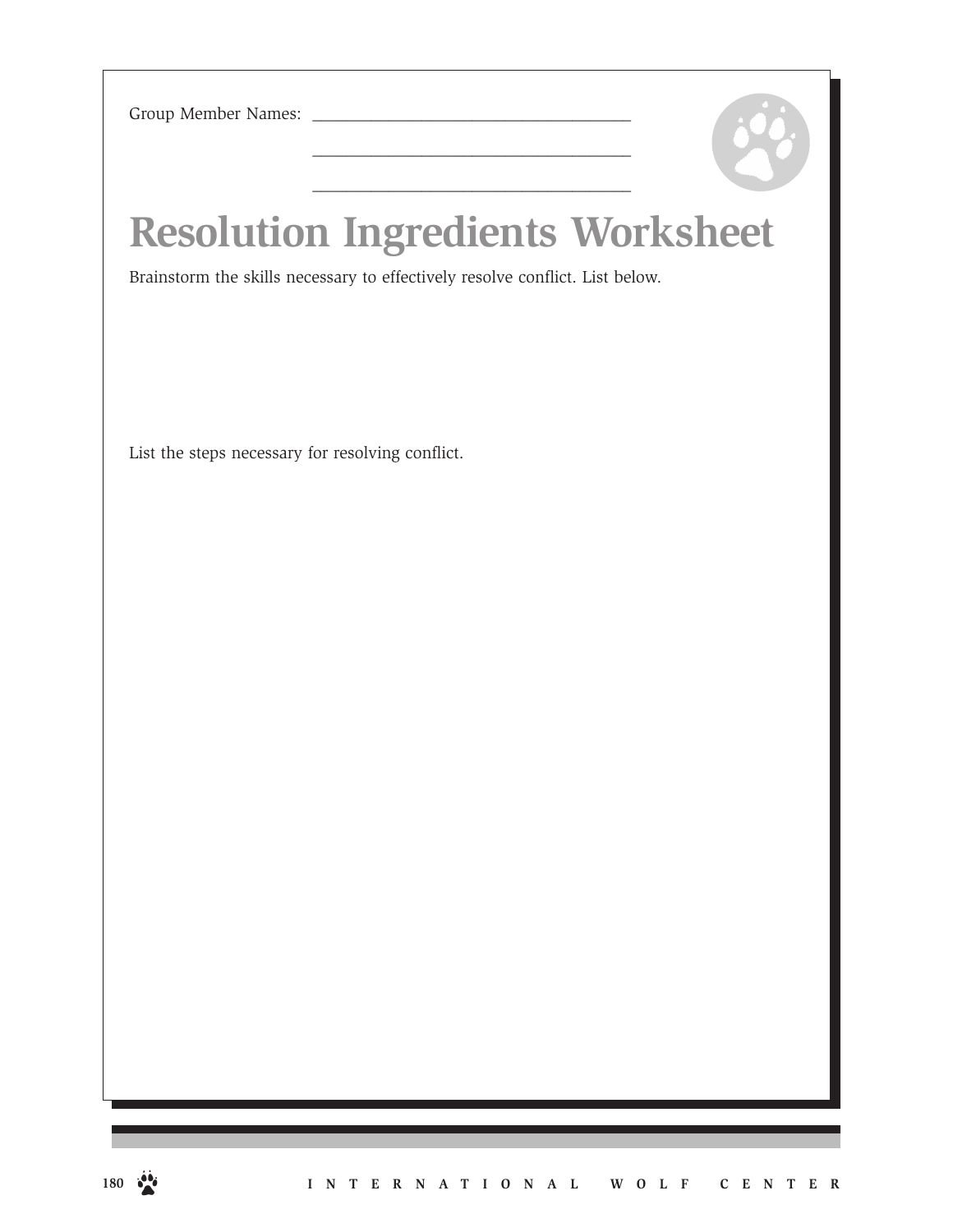Name:

### **Conflict Resolution: Real-Life Scenarios**



| Give an example from your life<br>when you have experienced: | <b>Group Definition:</b><br>(complete this section in small groups) |
|--------------------------------------------------------------|---------------------------------------------------------------------|
| Conflict                                                     |                                                                     |
|                                                              |                                                                     |
| Compromise                                                   |                                                                     |
|                                                              |                                                                     |
| Creative thinking                                            |                                                                     |
|                                                              |                                                                     |
| Negotiation                                                  |                                                                     |
|                                                              |                                                                     |
| Solution                                                     |                                                                     |
|                                                              |                                                                     |
| Cooperation                                                  |                                                                     |
|                                                              |                                                                     |
| Consensus                                                    |                                                                     |
|                                                              |                                                                     |
| Tolerance                                                    |                                                                     |
|                                                              |                                                                     |
| Obstinance                                                   |                                                                     |
|                                                              |                                                                     |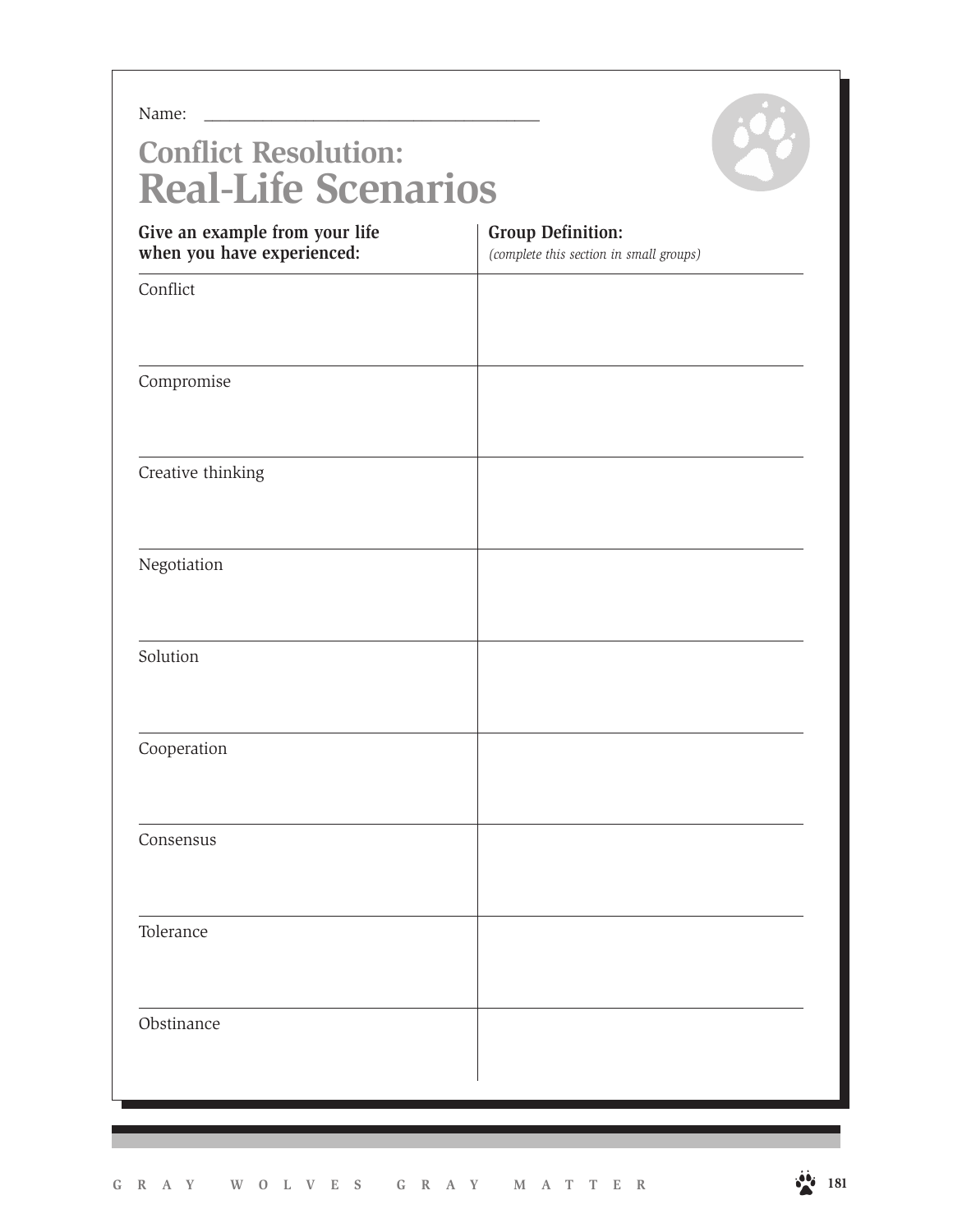# **Designing a Management Plan**

*Students role-play stakeholder groups in a roundtable decision-making process.*

#### **STUDENT OBJECTIVES:**

At the end of this lesson, students will be able to

- 1. Define the goals of a stakeholder group.
- 2. Develop a management plan for their "interest group" of stakeholders.
- 3. Negotiate terms of their plan with other interest groups through compromise.
- 4. Articulate some difficulties associated with compromise.

#### **VOCABULARY:**

- compromise management
- stakeholder roundtable
- livestock depredation

#### **TEACHER BACKGROUND:**

Once students are familiar with the issues surrounding wolf management, this lesson will be their chance to put all of that information together to develop a management plan from the perspective of a stakeholder group. Students will take on wolf management in the state of Colorado. At the time of publication, wolves had not returned to Colorado, either by

reintroduction or natural recolonization. However, because wolf populations exist in states both north and south of Colorado, wolves may soon establish a population there.

In Part One of this activity, students will research the position of an assigned stakeholder group and then propose a wolf management plan for the state of Colorado from the point of view of that stakeholder group. In Part Two, the groups will shuffle, and the new groups will have at least one representative of each stakeholder group, simulating a roundtable meeting. During the roundtable meeting stakeholder representatives will submit their wolf management proposals to each other, and each group must develop a solution agreeable to all stakeholders.

To be more effective problem solvers for wolf management, we need to analyze both the natural and social systems in which we live. We need to look very carefully to identify all of the parts and relationships within these systems and between these systems. Many times, our solutions do not account for all of these interrelationships, and as a result, the solutions may not work very well. The more parts

### *Subjects:*

**Finding** 

**Solutions**

ECTIO

*biology, sociology, government, economics, geography, public speaking*



*lesson time: 2 hours*



*Materials: map of Colorado*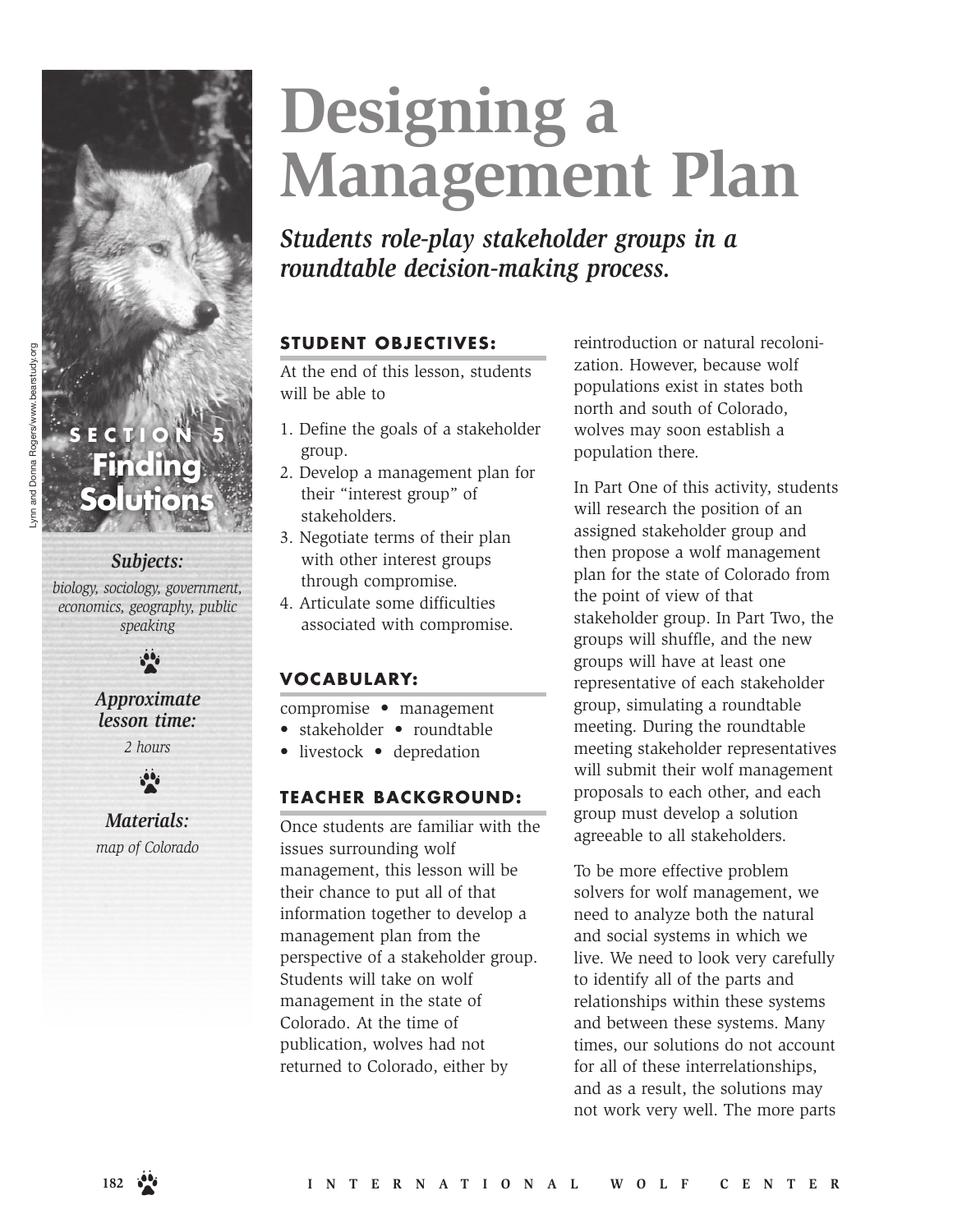and relationships we can identify and account for, the better chance we will have for a more successful solution.

When first analyzing a situation that needs to be resolved, all parties must agree on the basic facts. What has happened in the past? What is currently happening? In the case of wolf management, some stakeholder groups disagree on an estimate of the number of wolves in the population, so it is difficult to formulate a plan for their management when the foundation is disputed.

It is also important to identify all parts of the natural and social systems involved in the issue. Who/what will be affected by the decisions made? These will include human groups and non-humans such as plants and animals. The humans who are affected by an issue are called stakeholders. They have a stake in what happens. To understand the issue, you must find out what the needs and/or desires of all the stakeholder groups are. At this point, it may become apparent that appeasing one kind of stakeholder may lead to the detriment of another stakeholder.

Once all the stakeholders are known, you can begin to identify possible solutions. By considering many alternatives, you can anticipate outcomes that may be satisfactory. Involving stakeholders in the identification and selection of solutions helps all parties to become invested in the result. Because they had a hand in choosing the solution, they will want to see it succeed.

If the issue is contentious, it may seem that there is no solution that will satisfy everyone. This is the point where many issues become mired in controversy. Finding a compromise can be difficult, even painful at times, but skills such as negotiation, leadership, cooperation and listening can smooth the road.

Once a solution is defined, it must be refined and then communicated. Predicting the long-term impacts of the solution on both the social and natural systems involved helps to anticipate any domino effects that may occur with implementation of the solution.

#### **ACTIVITIES:**

#### **PART ONE:**

- 1. Divide the class into six groups.
- 2. Assign each group one stakeholder group to represent. The position each group is assigned to is the position that all the group members will espouse for the remainder of this lesson.
- 3. Instruct each group that they are to create a wolf management plan for the state of Colorado from the perspective of their stakeholder group. Students may research the activities and perspectives of their assigned group using the Web links provided below.

#### *Each group should answer the following questions:*

- Where will wolves be allowed to live? What if wolves go outside of this area?
- How many wolves will you consider "enough"?

# *National Science Education Standards*

*Unifying Concepts and Processes*

*Systems, order, and organization*

*Evidence, models, and explanation*

*Change, constancy, and measurement*

*Life Science (5–8)*

*Structure and function in living systems*

*Reproduction and heredity*

*Regulation and behavior Population and ecosystems*

*Life Science (9–12) Interdependence of organisms Behavior of organisms*

*Science in Personal and Social Perspectives (5–8)*

*Populations, resources, and environments Risks and benefits*

*For more correlations, please see Appendix IV.*

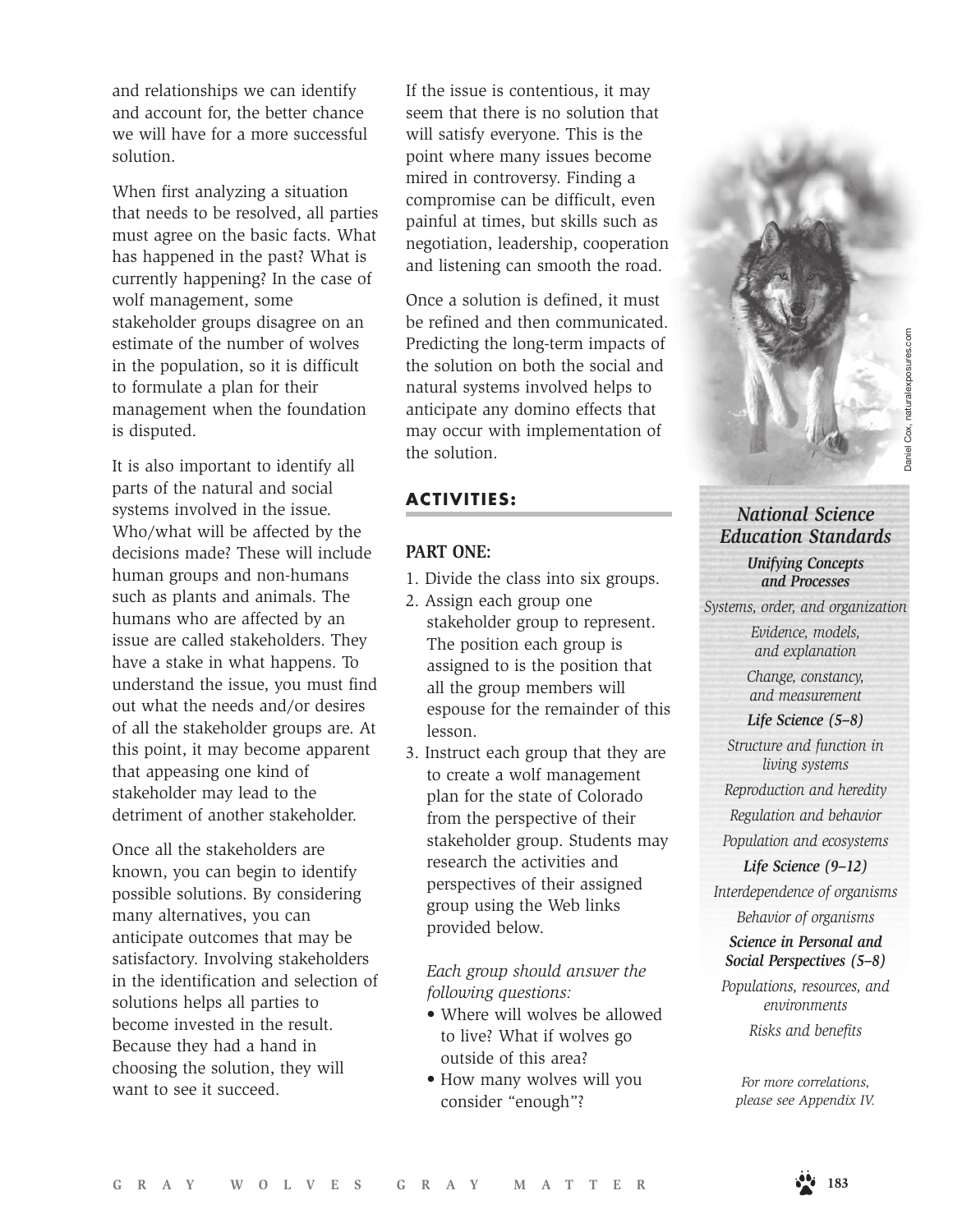- How will you respond to problems with livestock?
- Will wolves be protected? How?
- Will hunting be allowed?

*If there is time, have the students predict the following based on their proposal:*

- How might the citizens of rural Colorado view this plan? Livestock owners? Urban residents?
- What are the positive and negative economic impacts of implementing the plan? (Think about big-game hunting, tourism, depredation etc.)
- How would this plan impact the elk population in the state?
- How will this plan affect the biodiversity of the state?
- Which other stakeholder groups will support this plan? Oppose it?

#### **PART TWO:**

- 4. Representatives from each stakeholder group should join new "roundtable" groups, made up of at least one member of each stakeholder group. These new groups should explain their proposed wolf management plan to the others in the group.
- 5. The roundtable group should discuss all the plans and devise a combined plan that all stakeholders agree to.

6. A spokesperson from each group will present their group's plan to the class or a "legislature" of parents and other volunteers. The class can ask questions or provide the group with feedback on their plan after the presentation.

#### **Discussion:**

- What happened as you tried to come to consensus?
- How would this process be different if real feelings and money were at stake?
- What would it take to come to agreement? Is that possible?
- What problems do we have to solve yet?
- What would you like to see happen?
- What advice do you have for the people in charge of developing wolf management plans?
- How does your learning about this issue help the process?
- How can you be part of the solution?

#### **ASSESSMENT:**

1. Instruct each roundtable group to submit a full report of their group's proposal. Be sure they include answers to the questions in #3 above. Require every group member to sign the proposal, indicating their satisfaction with the plan.